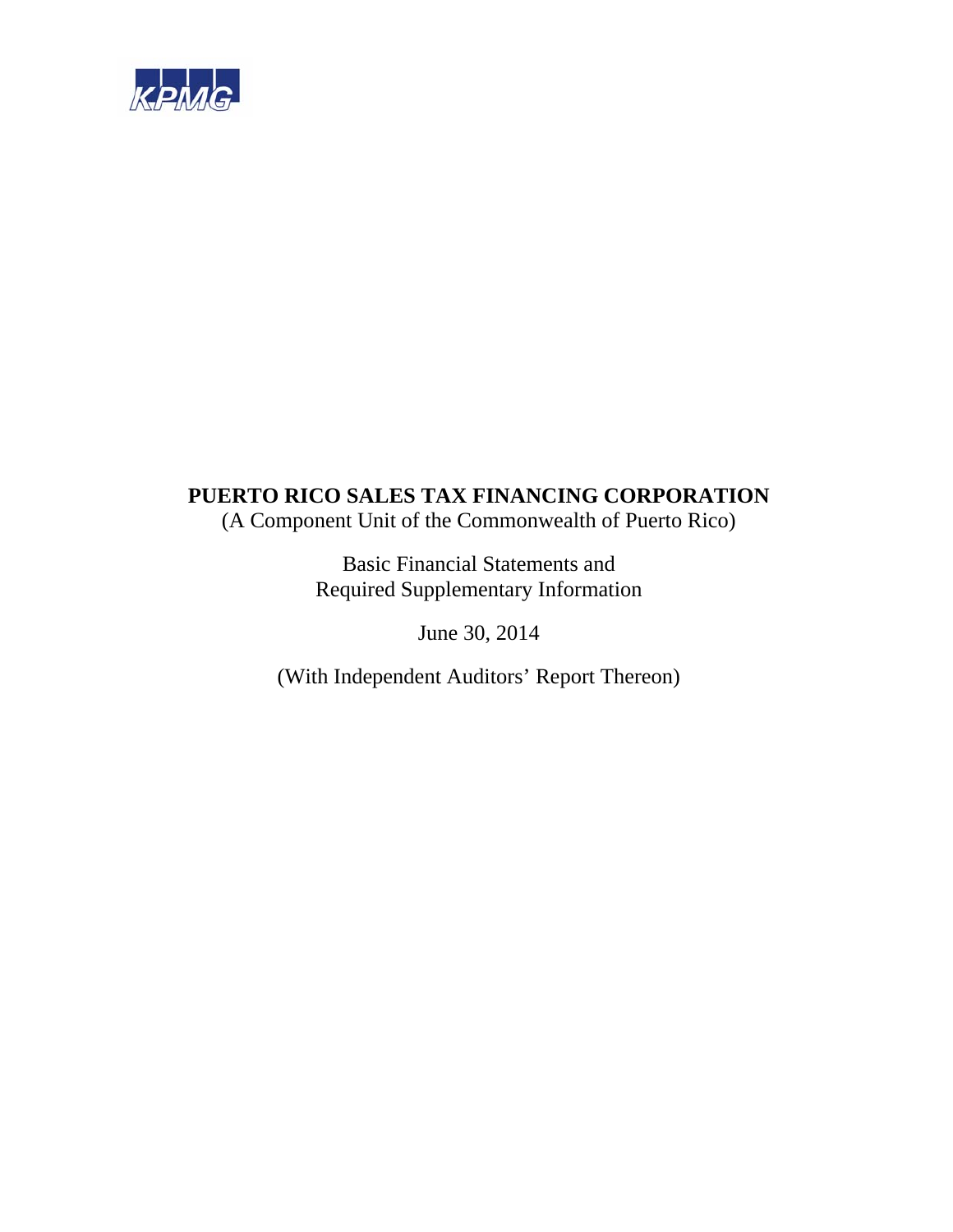(A Component Unit of the Commonwealth of Puerto Rico)

### **Table of Contents**

|                                                                                                                                              | Page(s)   |
|----------------------------------------------------------------------------------------------------------------------------------------------|-----------|
| <b>Independent Auditors' Report</b>                                                                                                          | $1 - 2$   |
| Management's Discussion and Analysis (Unaudited)                                                                                             | $3-6$     |
| <b>Basic Financial Statements:</b>                                                                                                           |           |
| Governmental Funds Balance Sheet and Statement of Net Position (Deficit)                                                                     | 7         |
| Reconciliation of Governmental Funds Balance Sheet to the Statement of Net Position<br>(Deficit)                                             | 8         |
| Governmental Funds Statement of Revenues, Expenditures, and Changes in Fund Balances<br>and Statement of Activities                          | 9         |
| Reconciliation of the Governmental Funds Statement of Revenues, Expenditures, and<br>Changes in Fund Balances to the Statement of Activities | 10        |
| Notes to Basic Financial Statements                                                                                                          | $11 - 28$ |
|                                                                                                                                              |           |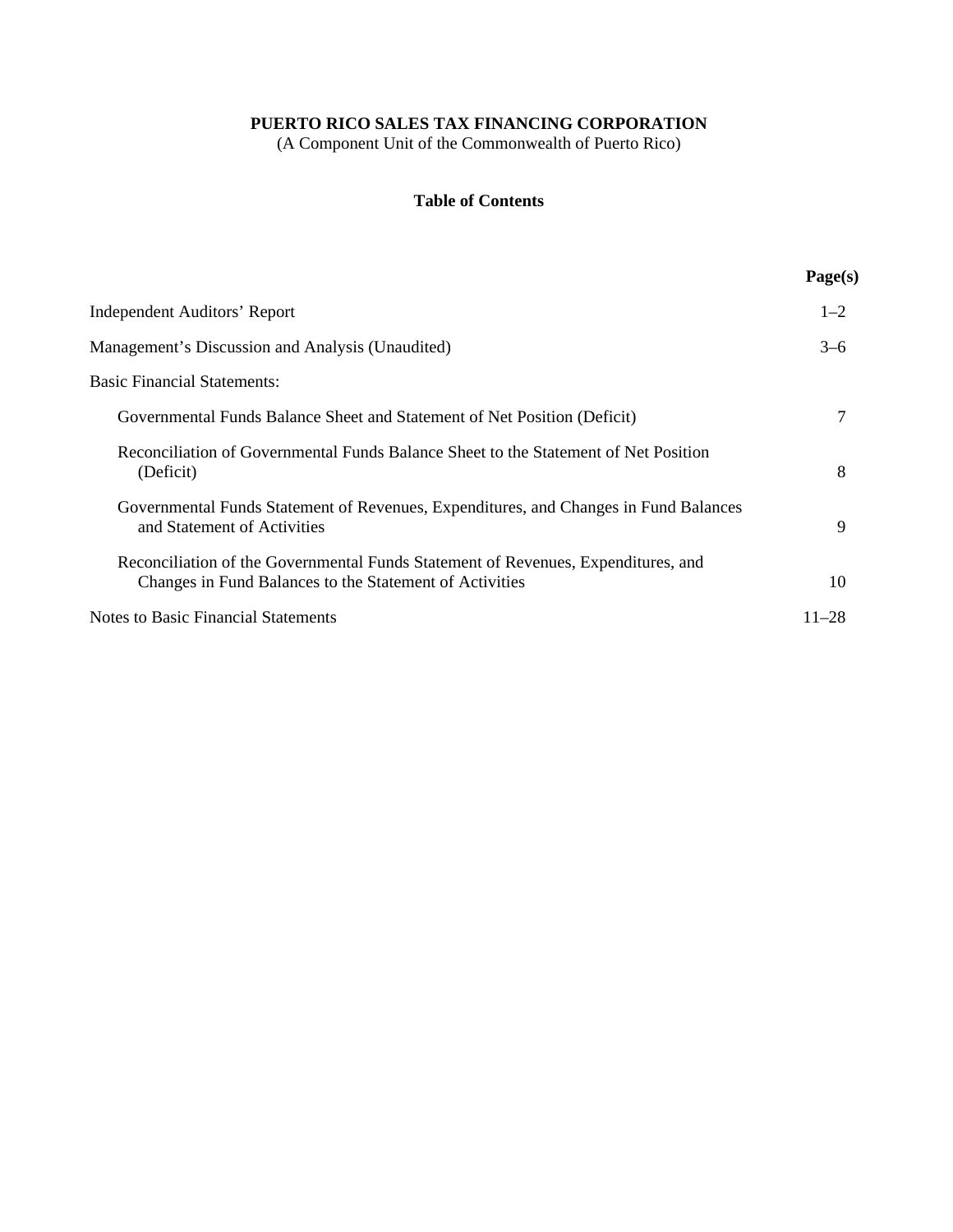

**KPMG LLP** American International Plaza Suite 1100 250 Muñoz Rivera Avenue San Juan, PR 00918-1819

### **Independent Auditors' Report**

The Board of Directors Puerto Rico Sales Tax Financing Corporation:

We have audited the accompanying financial statements of the governmental activities and each major fund of the Puerto Rico Sales Tax Financing Corporation (the Corporation), a component unit of the Commonwealth of Puerto Rico, as of and for the year ended June 30, 2014, and the related notes to the financial statements, which collectively comprise the Corporation's basic financial statements as listed in the table of contents.

#### *Management's Responsibility for the Financial Statements*

Management is responsible for the preparation and fair presentation of these financial statements in accordance with U.S. generally accepted accounting principles; this includes the design, implementation, and maintenance of internal control relevant to the preparation and fair presentation of financial statements that are free from material misstatement, whether due to fraud or error.

#### *Auditors' Responsibility*

Our responsibility is to express opinions on these financial statements based on our audit. We conducted our audit in accordance with auditing standards generally accepted in the United States of America. Those standards require that we plan and perform the audit to obtain reasonable assurance about whether the financial statements are free from material misstatement.

An audit involves performing procedures to obtain audit evidence about the amounts and disclosures in the financial statements. The procedures selected depend on the auditors' judgment, including the assessment of the risks of material misstatement of the financial statements, whether due to fraud or error. In making those risk assessments, the auditor considers internal control relevant to the entity's preparation and fair presentation of the financial statements in order to design audit procedures that are appropriate in the circumstances, but not for the purpose of expressing an opinion on the effectiveness of the entity's internal control. Accordingly, we express no such opinion. An audit also includes evaluating the appropriateness of accounting policies used and the reasonableness of significant accounting estimates made by management, as well as evaluating the overall presentation of the financial statements.

We believe that the audit evidence we have obtained is sufficient and appropriate to provide a basis for our audit opinions.

#### *Opinions*

In our opinion, the financial statements referred to above present fairly in all material respects, the financial position of the governmental activities and each major fund of the Puerto Rico Sales Tax Financing Corporation as of June 30, 2014, and the respective changes in financial position for the year then ended in accordance with U.S. generally accepted accounting principles.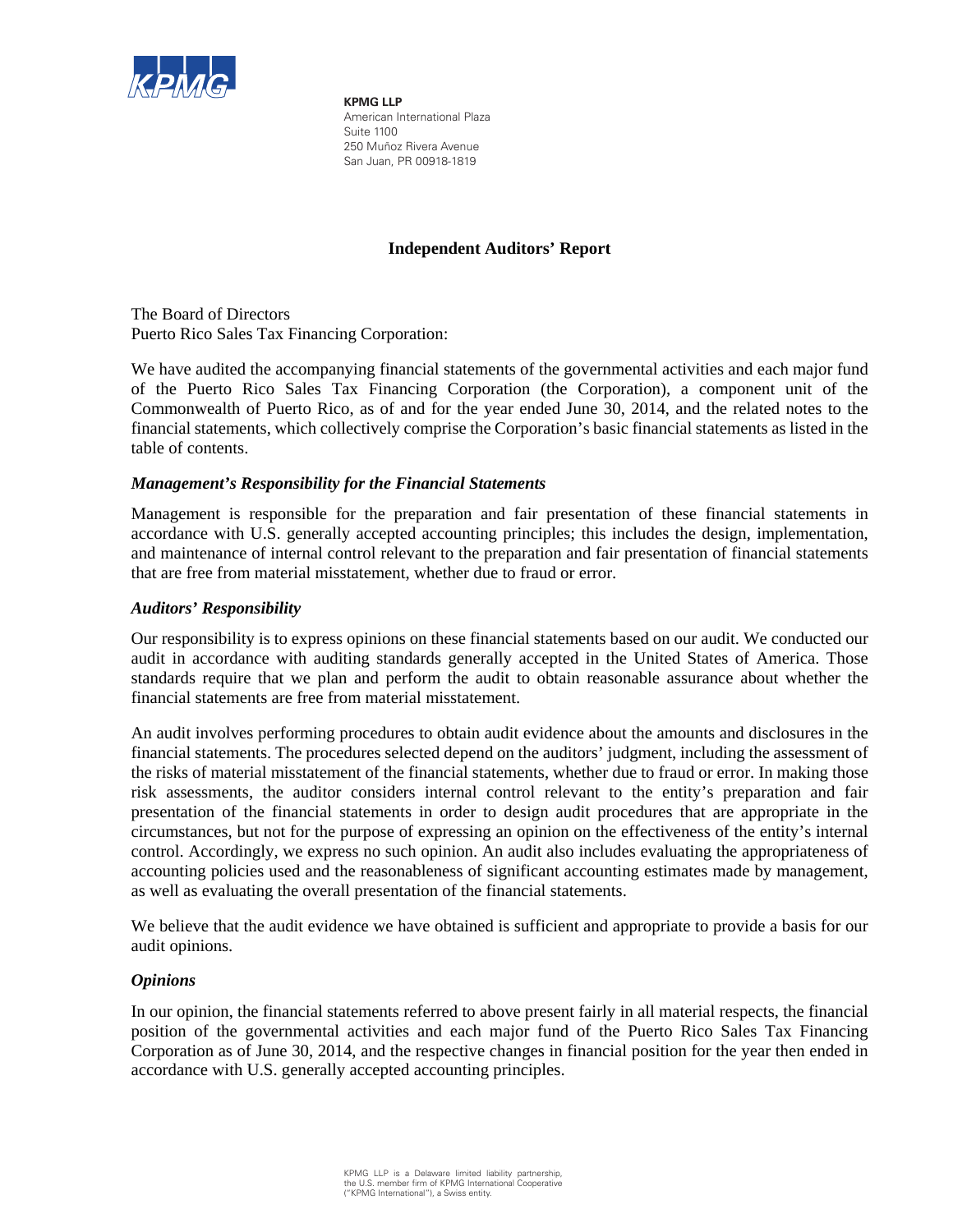

#### *Other matters*

#### *Adoption of New Accounting Principle*

As discussed in note 2 to the financial statements, in fiscal year 2014, the Corporation adopted new accounting guidance in Governmental Accounting Standards Board Statement No. 65, *Items Previously Reported as Assets and Liabilities*. Our opinion is not modified with respect to this matter.

#### *Required supplementary information*

U.S. generally accepted accounting principles require that management's discussion and analysis on pages 3 through 6 be presented to supplement the basic financial statements. Such information, although not a part of the basic financial statements, is required by the Governmental Accounting Standards Board who considered it to be an essential part of financial reporting for placing the basic financial statements in an appropriate operational, economic or historical context. We have applied certain limited procedures to the management's discussion and analysis in accordance with auditing standards generally accepted in the United States of America, which consisted of inquires of management about the methods of preparing the information and comparing the information for consistency with management's responses to our inquiries, the basic financial statements, and other knowledge we obtained during our audit of the basic financial statements. We do not express an opinion or provide any assurance on the information because the limited procedures do not provide us with sufficient evidence to express an opinion or provide any assurance.



San Juan, Puerto Rico June 11, 2015

Stamp No. E161585 of the Puerto Rico Society of Certified Public Accountants was affixed to the record copy of this report.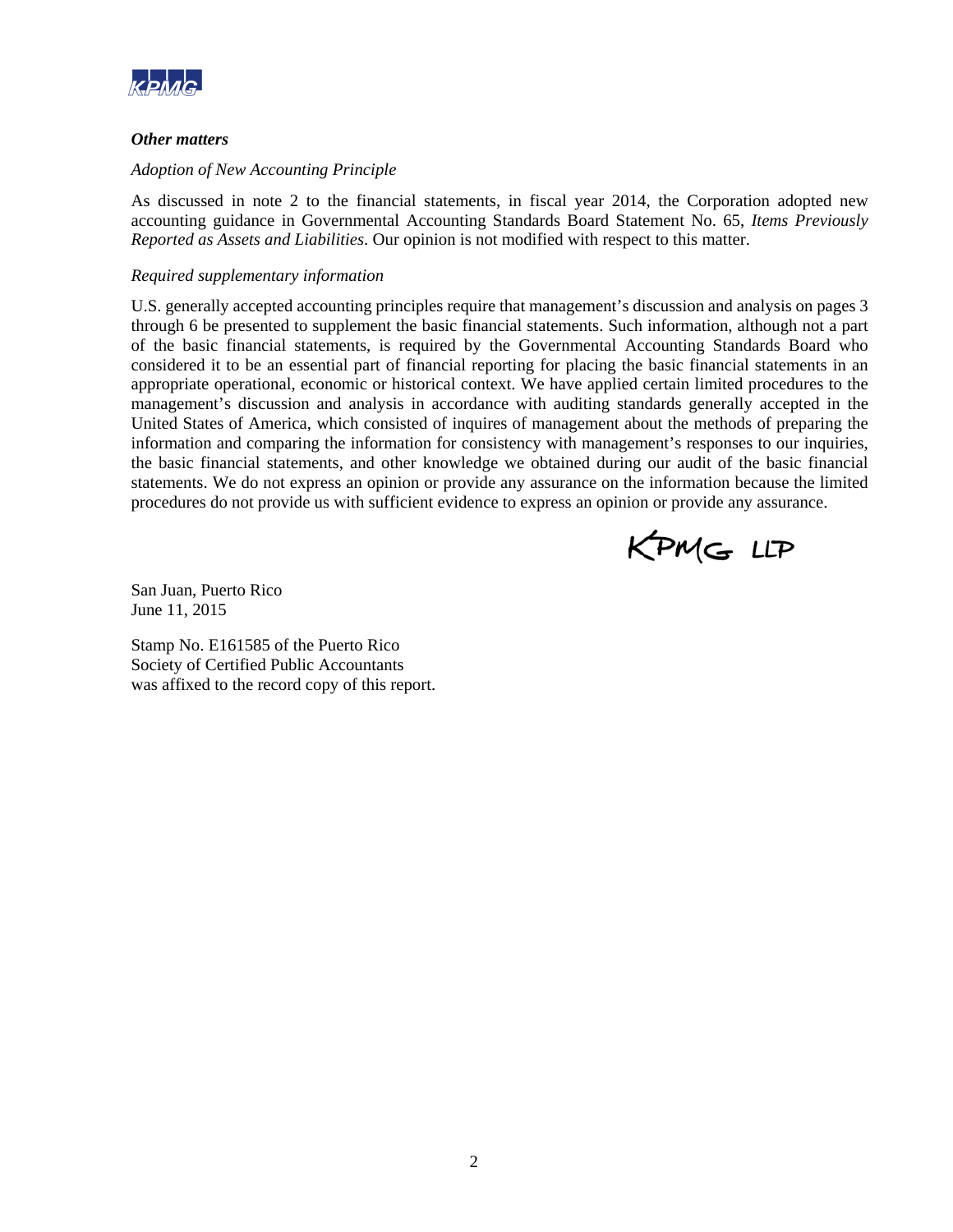(A Component Unit of the Commonwealth of Puerto Rico)

Management's Discussion and Analysis (Unaudited)

June 30, 2014

As management of the Puerto Rico Sales Tax Financing Corporation (the Corporation), we offer readers of the Corporation's financial statements this narrative overview and analysis of the financial performance during the fiscal year ended June 30, 2014. Please read it in conjunction with the Corporation's basic financial statements including the notes thereto, which follow this section.

#### **Financial Highlights**

- During 2014, the Corporation implemented the provisions of Governmental Accounting Standards Board (GASB) Statement No. 65, *Items Previously Reported as Assets and Liabilities*. As a result of the implementation of Statement No. 65, (i) the deferred bond issue cost was adjusted against the beginning balance of the net position (deficit); and (ii) the deferred loss and gain from bond refundings is presented as a deferred outflow of resources and deferred inflow of resources, respectively, both excluded from the bonds and notes payable caption. The financial information included in the Management's Discussion and Analysis was adjusted to reflect the impact of the implementation of Statement No. 65.
- Net deficit in the statement of net position (deficit) increased to \$5,474.5 million at June 30, 2014 from \$4,535.2 million (as adjusted) at June 30, 2013. The increase in net deficit is mainly due to interest expense on Sales Tax Revenue Bonds and other expenses, of approximately \$939.3 million.
- Receipt of Sales and Use Tax increased to \$643.7 million in fiscal year 2014 from \$619 million in fiscal year 2013, an increase of \$24.7 million. This increase was due to a statutory rate increase of 4% provided by Act No. 91, as amended. See note 1 to the basic financial statements.

#### **Overview of the Financial Statements**

These basic financial statements include the management's discussion and analysis section, the independent auditors' report, and the basic financial statements of the Corporation. The basic financial statements also include notes that explain in more detail some of the information in the basic financial statements.

#### **Required Financial Statements**

- The statement of net position (deficit) provides information about the nature and amounts of resources (assets) and the Corporation's obligations (liabilities).
- Current year revenues and expenses are accounted for in the statement of activities. This statement measures the results of the Corporation's operations over the past year.
- Governmental funds' financial statements present the financial position and results of operations of the Corporation's two governmental fund types using a current financial resources measurement focus. The statement of revenues, expenditures, and changes in fund balances can be used to determine, for example, whether and how the Corporation met its debt service requirements for the year.

#### **Financial Analysis**

In evaluating the Corporation's finances, in addition to the Corporation's assets and liabilities, one needs to consider various nonfinancial factors, such as changes in economic conditions, and new or changed government legislation. Due to the nature of the Corporation's activities, the Corporation's financial strength and ability to repay its obligations is solely dependent on the sales and use tax transferred to the Corporation by law and used to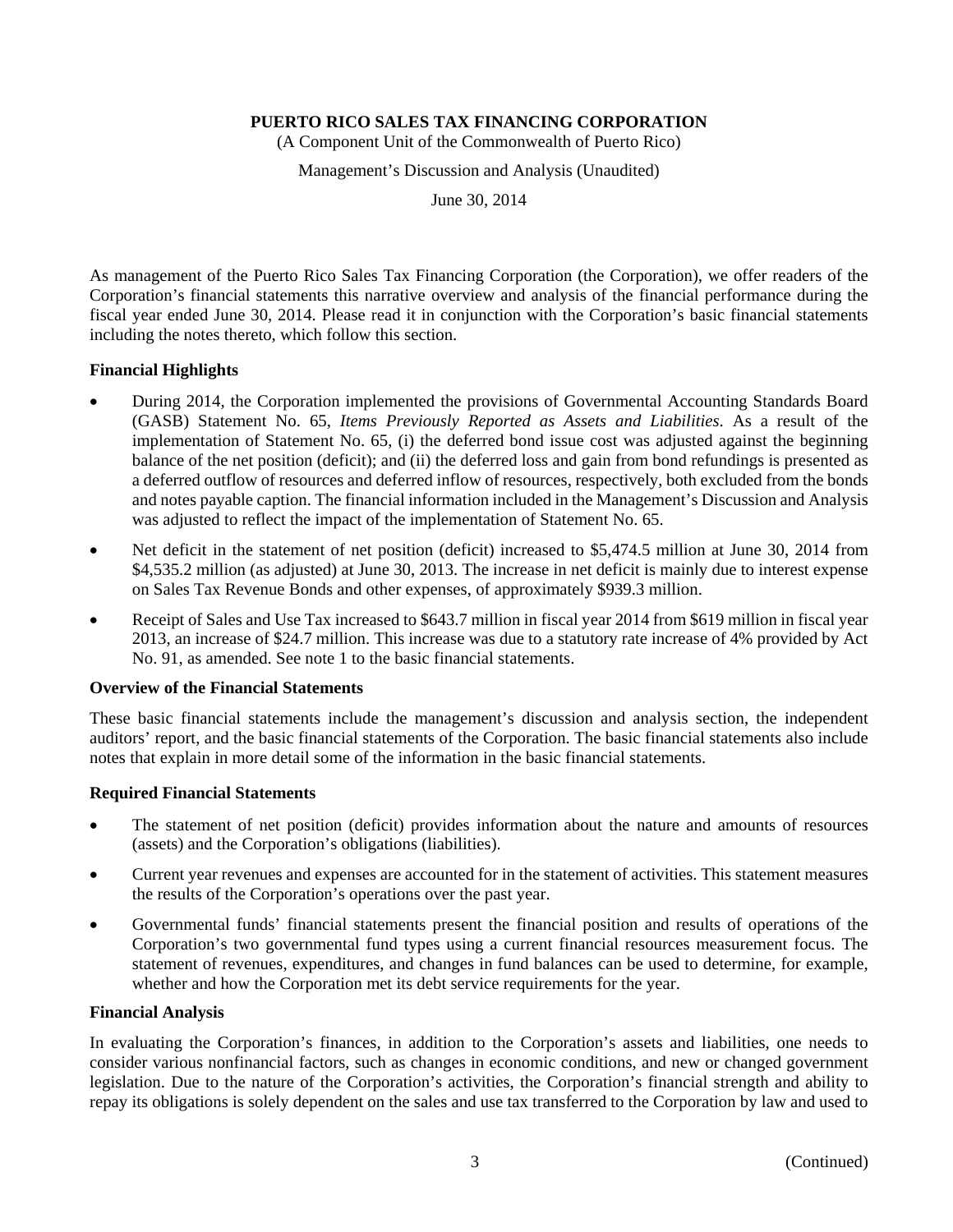(A Component Unit of the Commonwealth of Puerto Rico)

#### Management's Discussion and Analysis (Unaudited)

June 30, 2014

fund the debt service fund. Since its inception, the sales tax has proven to be resilient and is one of the Commonwealth's strongest tax sources.

For additional information about the sales tax transferred to the Corporation, refer to note 1 to the basic financial statements.

#### **Government-Wide Financial Analysis**

The government-wide financial statements were designed so that the user could evaluate the Corporation's financial condition at the end of the year. The following is a condensed summary of net position (deficit) for the Corporation at June 30, 2014 and 2013(in thousands):

|                                                                                 | June 30               |                                        |                         | <b>Change</b>       |  |
|---------------------------------------------------------------------------------|-----------------------|----------------------------------------|-------------------------|---------------------|--|
|                                                                                 | 2014                  | 2013                                   | Amount                  | <b>Percent</b>      |  |
| Assets:<br>Receivable from Commonwealth<br>\$<br>of Puerto Rico<br>Other assets | 10,997,814<br>436,590 | (as adjusted)<br>11,889,395<br>517,915 | (891, 581)<br>(81, 325) | $(7.5)\%$<br>(15.7) |  |
| Total assets                                                                    | 11,434,404            | 12,407,310                             | (972, 906)              | (7.8)               |  |
| Total deferred outflow of sources                                               | 103,172               | 103,179                                | (7)                     |                     |  |
| Liabilities:<br>Accounts payable and other<br>Liabilities payable from          | 268,553               | 262,819                                | 5,734                   | 2.2                 |  |
| restricted assets                                                               | 16,640,869            | 16,677,829                             | (36,960)                | (0.2)               |  |
| <b>Total liabilities</b>                                                        | 16,909,422            | 16,940,648                             | (31,226)                | (0.2)               |  |
| Total deferred inflow of sources                                                | 102,617               | 104,997                                | (2,380)                 | (2.3)               |  |
| Net position<br>$(deticit)$ –<br>\$<br>unrestricted                             | (5,474,463)           | (4, 535, 156)                          | (939, 307)              | 20.7%               |  |

As noted above, the Corporation's net position (deficit) at June 30, 2014, amounted to \$(5,474.5) million, an increase of \$939.3 million or 20.7% from \$(4,535.2) million at June 30, 2013 (as adjusted). At June 30, 2014, the Corporation had \$16,640.9 million of bonds payable outstanding, a decrease of \$37 million or 0.2% from \$16,677.8 million at June 30, 2013 (as adjusted). As of June 30, 2014 and 2013, the Corporation has accrued \$3.4 million to cover for any unfavorable outcome related to a claim in connection with the termination of an interest rate exchange agreements in 2008, refer to note 9 to the basic financial statements.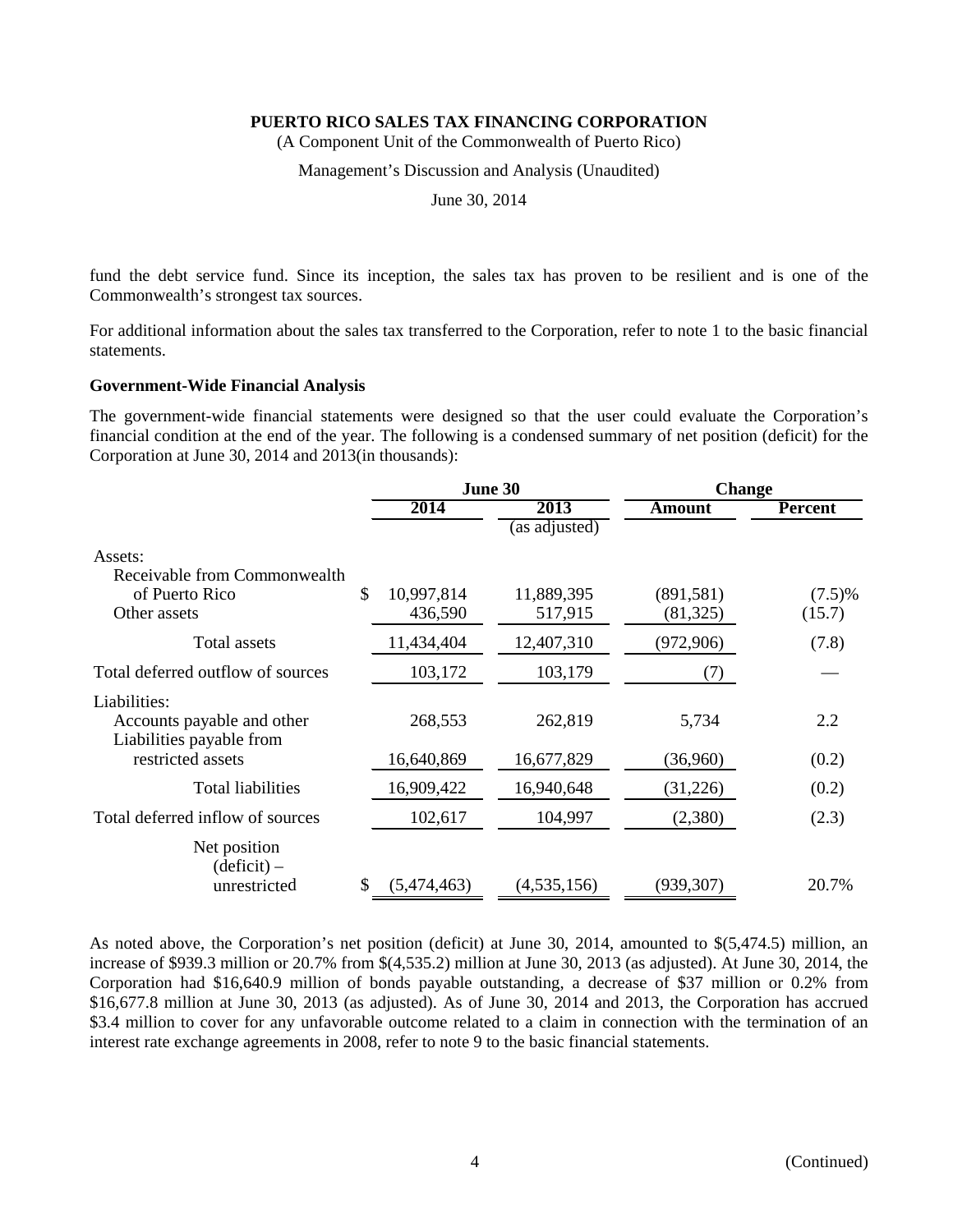(A Component Unit of the Commonwealth of Puerto Rico)

#### Management's Discussion and Analysis (Unaudited)

June 30, 2014

Condensed revenues, expenses, and change in net position (deficit) for the year ended June 30, 2014 and 2013, are presented below (in thousands):

|                                  | June 30          |               | <b>Change</b> |                |
|----------------------------------|------------------|---------------|---------------|----------------|
|                                  | 2014             | 2013          | Amount        | <b>Percent</b> |
|                                  |                  | (as adjusted) |               |                |
| Expenses:                        |                  |               |               |                |
| Interest on long-term debt       | \$<br>(945, 971) | (931, 688)    | (14, 283)     | 1.5%           |
| Other                            | (3,254)          | (425)         | (2,829)       | 665.6          |
| Total expenditures               | (949, 225)       | (932, 113)    | (17, 112)     | 1.8            |
| Program revenues:                |                  |               |               |                |
| Investment earnings              | 252              | 357           | (105)         | (29.4)         |
| Other                            | 9,666            |               | 9,666         | 100.0          |
| Total revenues                   | 9,918            | 357           | 9,561         | 2,678.2        |
| Change in net position (deficit) | (939, 307)       | (931, 756)    | (7, 551)      | 0.8%           |

Total interest on long term debt for the year ended June 30, 2014 amounted to approximately \$946 million, an increase of \$14.2 million when compared to 2013. The increase in the interest expense on long-term debt is mainly related to a slight increase in variable-interest rate bonds and the impact of capital appreciation bonds in this caption.

#### **Governmental Fund Financial Analysis**

The Corporation's governmental funds reported a total fund balance as of June 30, 2014 and 2013, of \$432.2 million and \$517 million (as adjusted), respectively. The debt service fund is funded with the receipts of Sales and Use Tax and interest thereon. For the years ended June 30, 2014 and 2013, the receipts of Sales and Use Tax amounted to \$643.7 million and \$619 million, respectively.

#### **Debt Administration**

As of June 30, 2014, the Corporation's outstanding bonds balance was \$16,640.9 million, after taking into account unamortized bond premium of \$86.3 million, and unaccreted discount of \$112.6 million. As of June 30, 2013, the Corporation's outstanding bonds and note balance was \$16,677.9 million, after taking into account unamortized bond premium of \$89.8 million, and unaccreted discount of \$115 million. The bonds are payable in various dates through fiscal year 2058.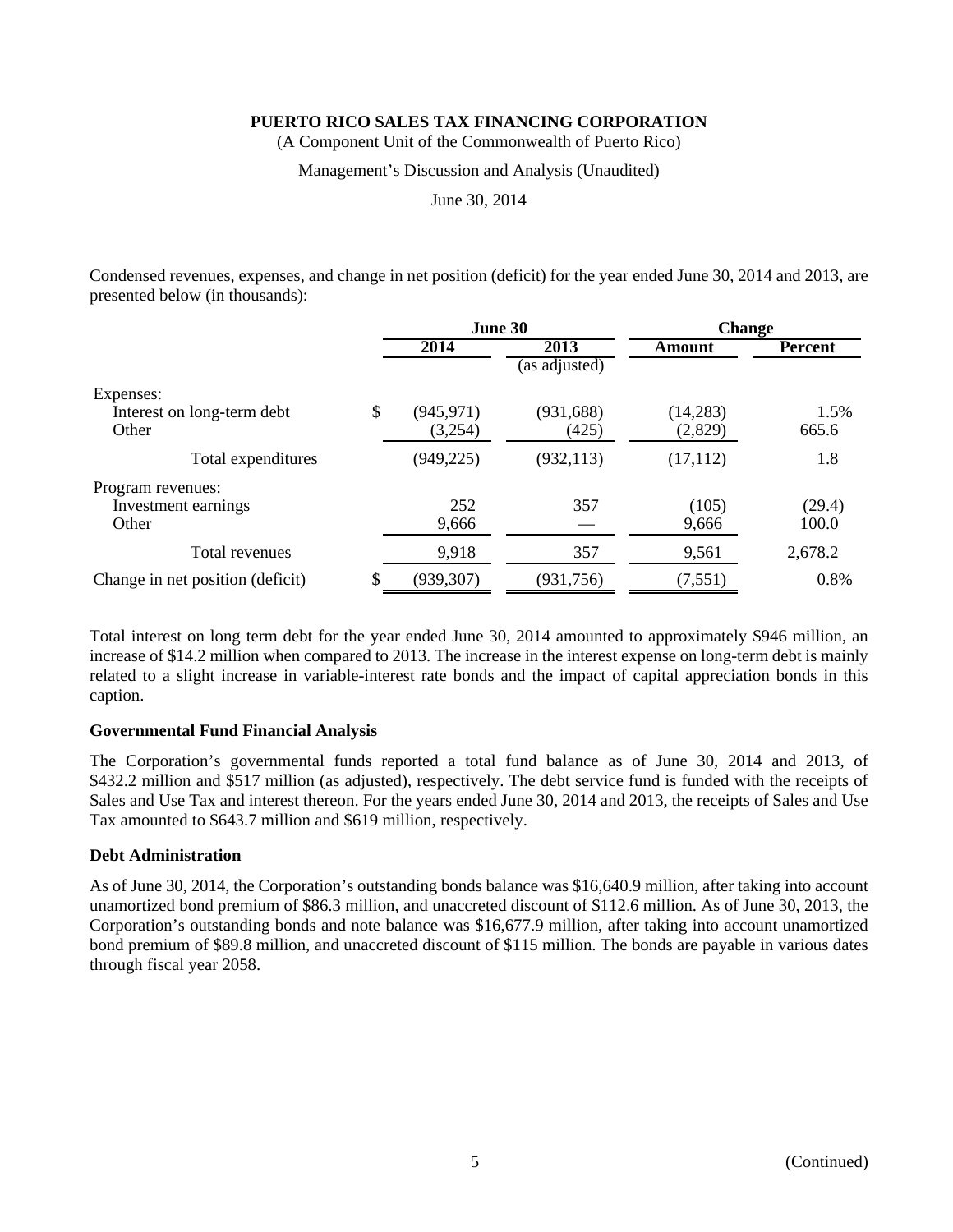(A Component Unit of the Commonwealth of Puerto Rico)

#### Management's Discussion and Analysis (Unaudited)

June 30, 2014

On September 30, 2013, Standard & Poor's Ratings Services (S&P) lowered its outlook on the Commonwealth's COFINA Sales Tax Revenue Bonds, Senior Series, and COFINA Sales Tax Revenue Bonds, First Subordinate Series, from stable to negative. S&P, however, maintained the current ratings of "AA-" and "A+", respectively, for the Senior and Subordinated bonds. On October 3, 2013, Moody's lowered its rating on the Commonwealth's COFINA Sales Tax Revenue Bonds Senior Series from "Aa3" to "A2", and affirmed its rating on the Commonwealth's COFINA Sales Tax Revenue Bonds, First Subordinate Series at "A3".

On February 4, 2014, S&P maintained its "AA-" and "A+" ratings on the senior and subordinate bonds of COFINA. S&P kept all of these ratings on "CreditWatch" with negative implications, and noted that further downgrades were possible.

On February 10, 2014, Fitch Ratings (Fitch) maintained its "AA-" and "A+" ratings on COFINA's senior and subordinate bonds. Fitch removed the downgraded bonds from Rating Watch negative but maintained its Rating Outlook negative on these bonds.

#### **Request for Information**

This financial report is designed to provide those interested with a general overview of the Corporation's finances and to enhance the Corporation's accountability for the funds it receives. Questions about this report or requests for additional information should be addressed to Puerto Rico Sales Tax Financing Corporation, PO Box 42001, San Juan, Puerto Rico, 00940-2001.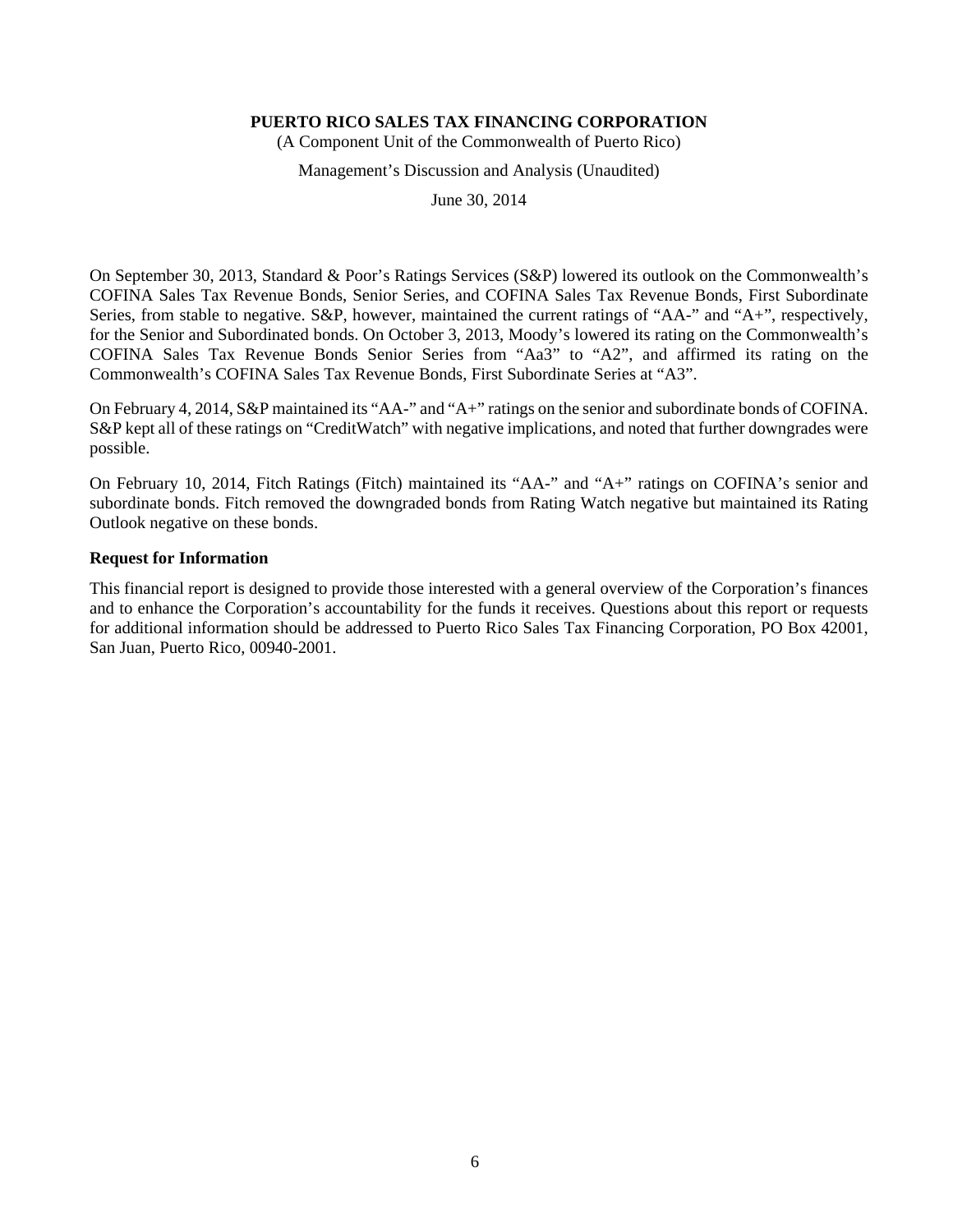(A Component Unit of the Commonwealth of Puerto Rico)

#### Governmental Funds Balance Sheet and Statement of Net Position (Deficit)

#### June 30, 2014

|                                                                                                                                 | Governmental funds balance sheet |                             |                |                            | <b>Statement of</b>       |
|---------------------------------------------------------------------------------------------------------------------------------|----------------------------------|-----------------------------|----------------|----------------------------|---------------------------|
|                                                                                                                                 | <b>General</b><br>fund           | <b>Debt Service</b><br>fund | <b>Total</b>   | <b>Adjustments</b>         | net position<br>(deficit) |
| Assets:                                                                                                                         |                                  |                             |                |                            |                           |
| Interest-bearing deposits with the Government Development Bank<br>for Puerto Rico                                               | \$<br>9,600,319                  | 18,787,974                  | 28.388.293     |                            | 28,388,293                |
| Receivable from the Commonwealth of Puerto Rico                                                                                 |                                  | 10,997,813,838              | 10,997,813,838 |                            | 10,997,813,838            |
| Cash held by trustee                                                                                                            |                                  | 4,480                       | 4,480          |                            | 4,480                     |
| Accrued interest receivable                                                                                                     |                                  | 29                          | 29             |                            | 29                        |
| Other receivables                                                                                                               |                                  | 656,922                     | 656,922        |                            | 656,922                   |
| Investments                                                                                                                     | 170,197                          | 407,370,434                 | 407,540,631    |                            | 407,540,631               |
| Total assets                                                                                                                    | 9,770,516                        | 11,424,633,677              | 11,434,404,193 |                            | 11,434,404,193            |
| Deferred outflows of resources:<br>Accumulated decrease in fair value of hedging derivative<br>Deferred loss on bonds refunding |                                  |                             |                | 56,530,056<br>46,642,278   | 56,530,056<br>46,642,278  |
| Total deferred outflows of resources                                                                                            |                                  |                             |                | 103,172,334                | 103,172,334               |
|                                                                                                                                 |                                  |                             |                |                            |                           |
| Liabilities:<br>Accounts payable and accrued liabilities<br>Accrued interest payable                                            | 4,329,155                        | 90,667                      | 4,419,822      | 3,400,000<br>204, 203, 890 | 7,819,822<br>204,203,890  |
| Interest rate swap liability                                                                                                    |                                  |                             |                | 56,530,056                 | 56,530,056                |
| Unearned revenue - Sales and Use Tax                                                                                            |                                  | 10,997,813,838              | 10,997,813,838 | (10,997,813,838)           |                           |
| Bonds and notes payable in more than one year $-$ net                                                                           |                                  |                             |                | 16,640,869,248             | 16,640,869,248            |
| <b>Total liabilities</b>                                                                                                        | 4,329,155                        | 10,997,904,505              | 11,002,233,660 | 5,907,189,356              | 16,909,423,016            |
| Deferred inflows of resources:<br>Deferred gain on bond refundings                                                              |                                  |                             |                | 102,616,936                | 102,616,936               |
| Fund balance/net position (deficit):<br>Fund balance:                                                                           |                                  |                             |                |                            |                           |
| Restricted                                                                                                                      |                                  | 426,729,172                 | 426,729,172    | (426, 729, 172)            |                           |
| Assigned                                                                                                                        | 5,441,361                        |                             | 5,441,361      | (5,441,361)                |                           |
| Total fund balance                                                                                                              | 5,441,361                        | 426,729,172                 | 432,170,533    | (432, 170, 533)            |                           |
| Total liabilities and fund balance                                                                                              | 9,770,516                        | 11,424,633,677              | 11,434,404,193 |                            |                           |
| Net position (deficit):<br>Unrestricted                                                                                         |                                  |                             |                | (5,474,463,425)            | (5,474,463,425)           |
|                                                                                                                                 |                                  |                             |                |                            |                           |
| Net position (deficit)                                                                                                          |                                  |                             |                | (5,474,463,425)<br>S       | (5,474,463,425)           |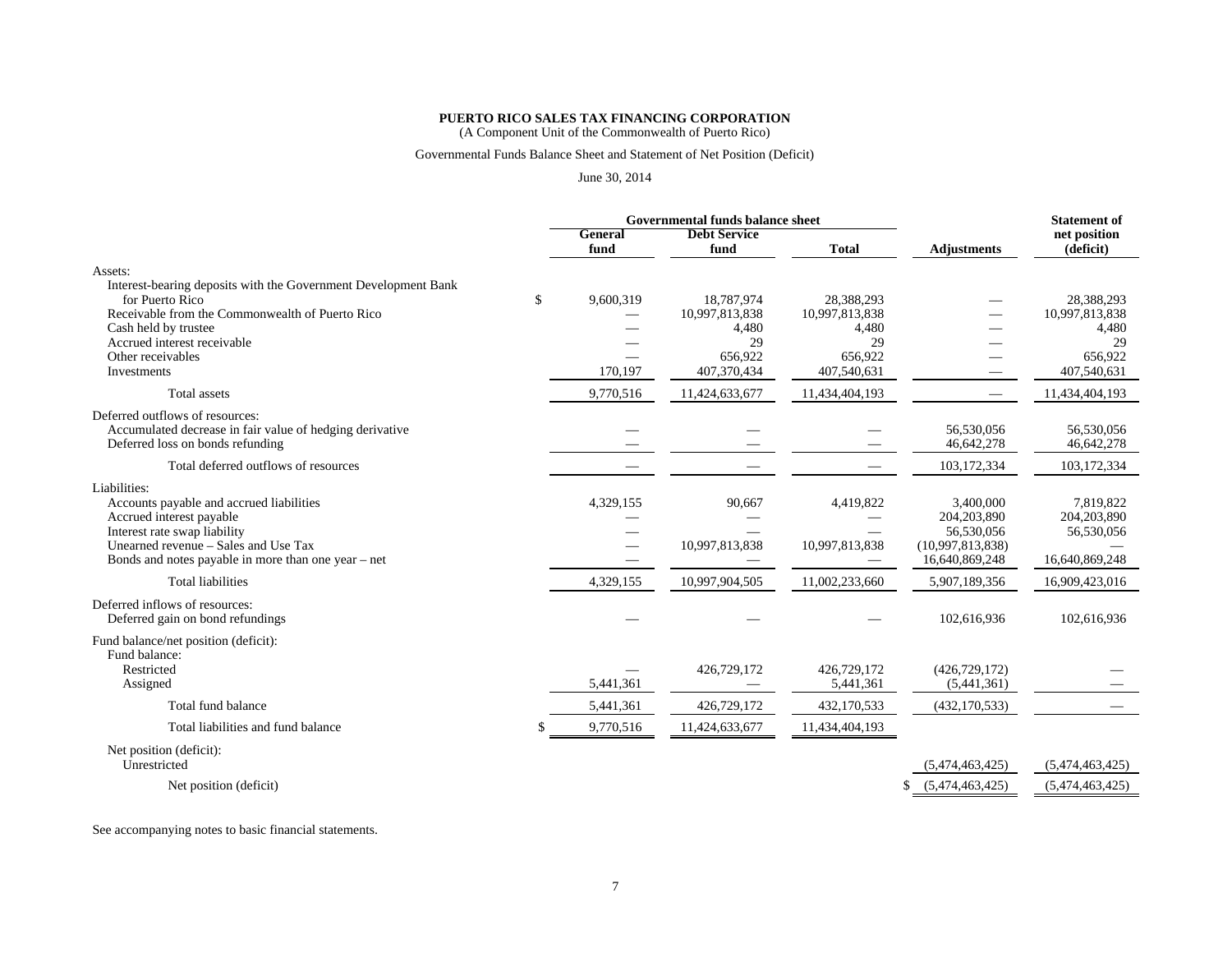(A Component Unit of the Commonwealth of Puerto Rico)

#### Reconciliation of Governmental Funds Balance Sheet to the Statement of Net Position (Deficit)

June 30, 2014

| Total fund balances – governmental funds:                                     | \$<br>432,170,533     |
|-------------------------------------------------------------------------------|-----------------------|
| Amounts reported for governmental activities in the statement of net position |                       |
| (deficit) are different because:                                              |                       |
| Deferred outflows of resources do not constitute current financial            |                       |
| resources and, therefore, are not reported in the funds                       | 56,530,056            |
| Accrued interest payable is not due and payable in the current period,        |                       |
| and, therefore, is not reported in the fund financial statements              | (204, 203, 890)       |
| Contingent liabilities are not due and payable in the current period,         |                       |
| and, therefore, are not reported in the fund financial statements             | (3,400,000)           |
| Bonds and notes payable are not due and payable in the current period,        |                       |
| and, therefore, are not reported in the funds financial statements            | (16,640,869,248)      |
| Deferred loss on bond refundings is not reported as an expenditure in the     |                       |
| governmental fund financial statements; however, such loss is deferred and    |                       |
| amortized over the remaining life of the refunded bonds                       | 46,642,278            |
| Deferred gain on bond refundings is not reported as revenue in the            |                       |
| governmental fund financial statements; however, such gain is deferred and    |                       |
| amortized over the remaining life of the refunded bonds                       | (102, 616, 936)       |
| Interest rate swap liability is not due and payable in the current period,    |                       |
| and therefore, is not reported in the funds financial statements              | (56, 530, 056)        |
| Receivable from the Commonwealth does not constitute current                  |                       |
| financial resources, and, therefore, is unearned in the fund                  |                       |
| financial statements                                                          | 10,997,813,838        |
| Net position (deficit) of governmental activities                             | \$<br>(5,474,463,425) |
|                                                                               |                       |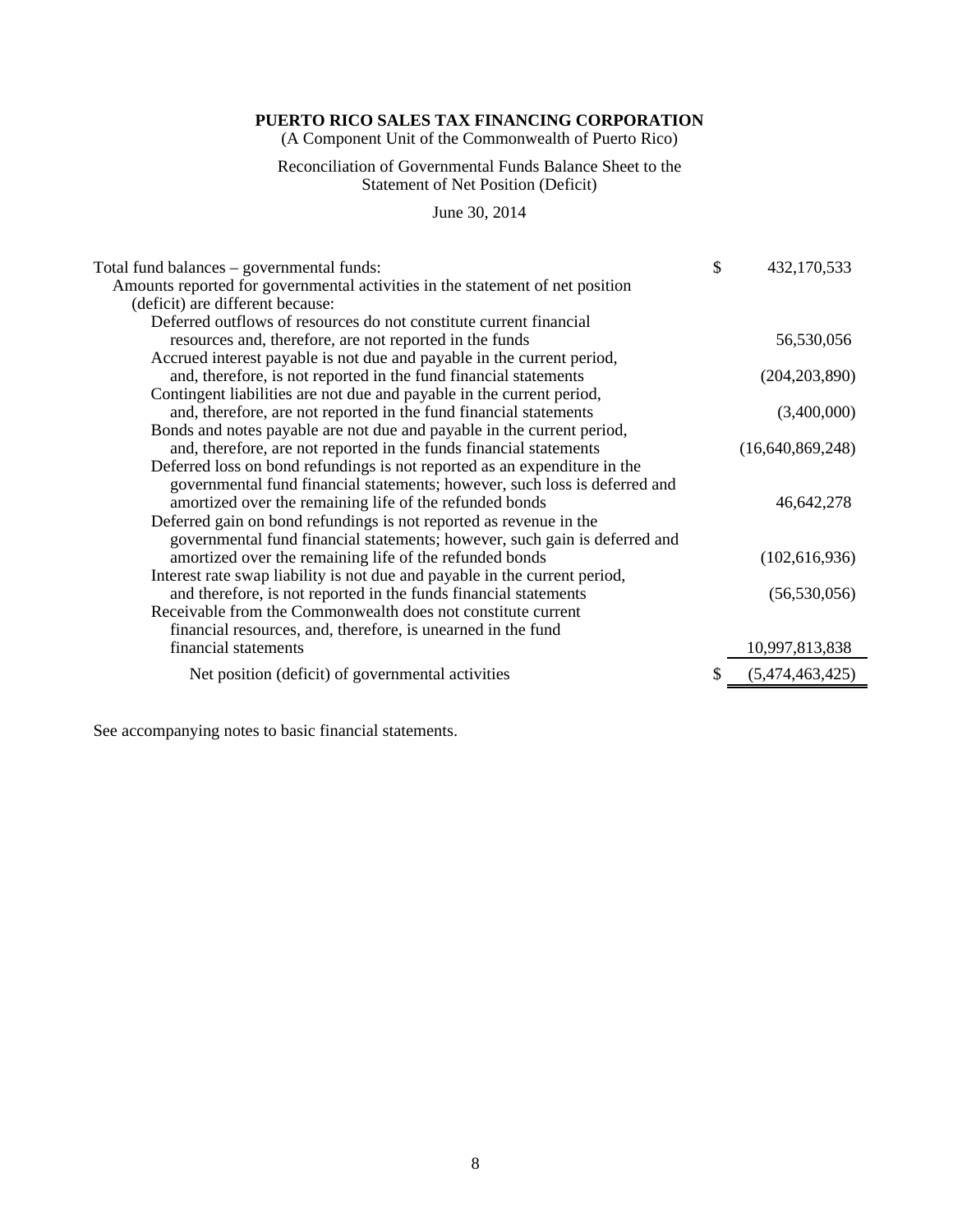# **PUERTO RICO SALES TAX FINANCING CORPORATION** (A Component Unit of the Commonwealth of Puerto Rico)

#### Governmental Funds Statement of Revenues, Expenditures, and Changes in Fund Balance and Statement of Activities

Year ended June 30, 2014

|                                                                                                                                            |    |                       | Statement of governmental funds revenue,<br>expenditures, and changes in fund balances |                                         |                                    |                                    |
|--------------------------------------------------------------------------------------------------------------------------------------------|----|-----------------------|----------------------------------------------------------------------------------------|-----------------------------------------|------------------------------------|------------------------------------|
|                                                                                                                                            |    | General<br>fund       | Debt service<br>fund                                                                   | <b>Total</b>                            | <b>Adjustments</b>                 | <b>Statement</b><br>of activities  |
| Expenditures/expenses:<br>General government:                                                                                              |    |                       |                                                                                        |                                         |                                    |                                    |
| Payment of obligations of the Commonwealth of Puerto Rico<br>Other                                                                         | \$ | 84,880,328<br>211,007 | 42,964                                                                                 | 84,880,328<br>253,971                   | (84,880,328)                       | 253,971                            |
| Debt service:<br>Principal<br>Interest<br>Other                                                                                            |    |                       | 333,300,000<br>649.751.659<br>2,999,700                                                | 333,300,000<br>649,751,659<br>2,999,700 | (333,300,000)<br>296,219,950       | 945.971.609<br>2,999,700           |
| Total expenditures/expenses                                                                                                                |    | 85,091,335            | 986,094,323                                                                            | 1,071,185,658                           | (121,960,378)                      | 949,225,280                        |
| Program revenues:<br>Payments from Commonwealth of Puerto Rico - Sales<br>and Use Tax<br>Investment earnings<br>Other income               |    | 8,784                 | 643,731,051<br>243,287<br>9,665,760                                                    | 643,731,051<br>252,071<br>9,665,760     | (643, 731, 051)                    | 252,071<br>9,665,760               |
| Total revenues                                                                                                                             |    | 8,784                 | 653,640,098                                                                            | 653,648,882                             | (643, 731, 051)                    | 9,917,831                          |
| Net program expenses                                                                                                                       |    | (85,082,551)          | (332, 454, 225)                                                                        | (417, 536, 776)                         | (521,770,673)                      | (939, 307, 449)                    |
| Other financing sources (uses):<br>Proceeds from the Commonwealth of Puerto Rico to repay bond<br>anticipation notes<br>Transfers in (out) |    | 41,641,844            | 332,700,000<br>(41, 641, 844)                                                          | 332,700,000                             | (332,700,000)                      |                                    |
| Total other financing sources (uses)                                                                                                       |    | 41,641,844            | 291,058,156                                                                            | 332,700,000                             | (332,700,000)                      |                                    |
| Excess (deficiency) of revenues and other financing<br>sources over expenditures and other financing uses                                  |    | (43, 440, 707)        | (41,396,069)                                                                           | (84, 836, 776)                          | 84,836,776                         |                                    |
| Change in net position (deficit)                                                                                                           |    |                       |                                                                                        |                                         | (939, 307, 449)                    | (939, 307, 449)                    |
| Fund balance/net position (deficit):<br>At beginning of year<br>Effect of adoption of GASB Statement No. 65 (see note 2)                   |    | 48,882,068            | 468,125,241                                                                            | 517,007,309                             | (4,869,905,118)<br>(182, 258, 167) | (4,352,897,809)<br>(182, 258, 167) |
| At beginning of year, as adjusted                                                                                                          |    | 48,882,068            | 468,125,241                                                                            | 517,007,309                             | (5,052,163,285)                    | (4,535,155,976)                    |
| At end of year                                                                                                                             | S  | 5,441,361             | 426,729,172                                                                            | 432,170,533                             | (5,906,633,958)                    | (5,474,463,425)                    |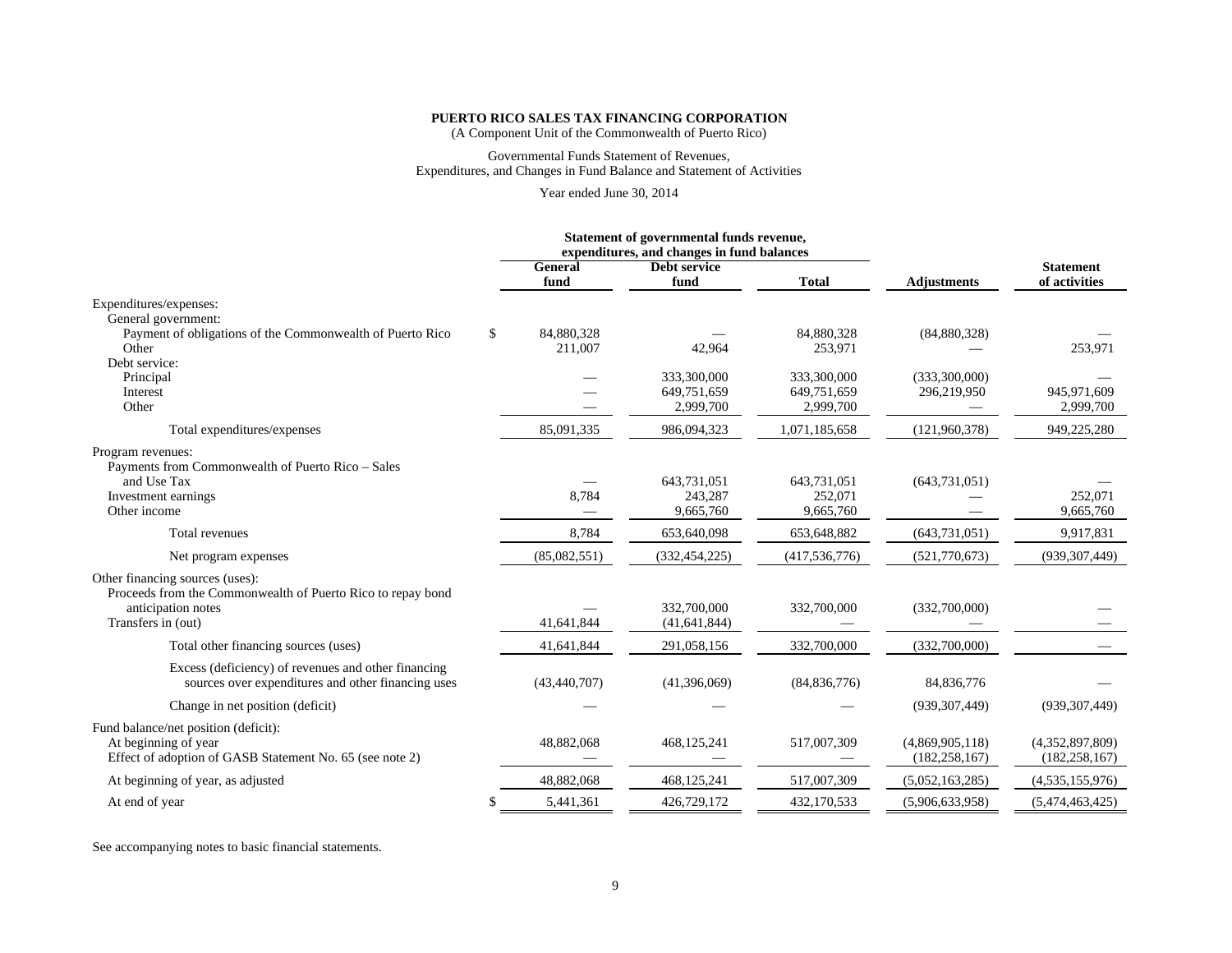(An Component Unit of the Commonwealth of Puerto Rico)

Reconciliation of Governmental Funds Statement of Revenues, Expenditures, and Changes in Fund Balances to the Statement of Activities

Year ended June 30, 2014

| Net changes in fund balances – total governmental funds:<br>Amounts reported for governmental activities in the statement of activities | $\mathcal{S}$ | (84, 836, 776)     |
|-----------------------------------------------------------------------------------------------------------------------------------------|---------------|--------------------|
| are different because:                                                                                                                  |               |                    |
| Repayment of long-term debt is reported as an expenditure in the                                                                        |               |                    |
| governmental funds, but the repayment reduces long-term liabilities                                                                     |               |                    |
| in the statement of net position (deficit)                                                                                              |               | 333,300,000        |
| Net change in interest payable reported in the statement of activities does                                                             |               |                    |
| not require the use of current financial resources and, therefore, is not                                                               |               |                    |
| reported as expenditure in the governmental funds                                                                                       |               | 1,101,283          |
| Accretion on capital appreciation bonds does not require the use of current                                                             |               |                    |
| financial resources and, therefore, is not reported as expenditure in the                                                               |               |                    |
| governmental funds                                                                                                                      |               | (297, 477, 976)    |
| Payments from the Commonwealth of Puerto Rico - Sales and                                                                               |               |                    |
| Use Tax provide current financial resources to governmental funds;                                                                      |               |                    |
| however, represent repayments of the receivable from the                                                                                |               |                    |
| Commonwealth of Puerto Rico in the statement of activities                                                                              |               | (643, 731, 051)    |
| Proceeds from the Commonwealth of Puerto Rico to repay bond anticipation                                                                |               |                    |
| notes provide current financial resources to governmental funds; however,                                                               |               |                    |
| represent repayments of the receivable from the Commonwealth of Puerto                                                                  |               |                    |
| Rico in the statement of activities                                                                                                     |               | (332,700,000)      |
| Payments of obligations of the Commonwealth of Puerto Rico in exchange                                                                  |               |                    |
| for future collections of Sales and Use Tax constitute                                                                                  |               |                    |
| secured borrowing transactions recorded as receivable from                                                                              |               |                    |
| Commonwealth of Puerto Rico in the statement of net position (deficit)                                                                  |               | 84,880,328         |
| The amortization of bond discount/premium, and gain/loss on bond defeasance                                                             |               |                    |
| do not require the use of current financial resources and, therefore,                                                                   |               |                    |
| are not reported as revenues/expenditures in governmental funds:                                                                        |               |                    |
| Amortization of bond discount/premium                                                                                                   |               | 1,137,436          |
| Amortization of gain/loss on bonds defeased                                                                                             |               | (980, 693)         |
| Change in net position (deficit) of governmental activities                                                                             |               | \$ (939, 307, 449) |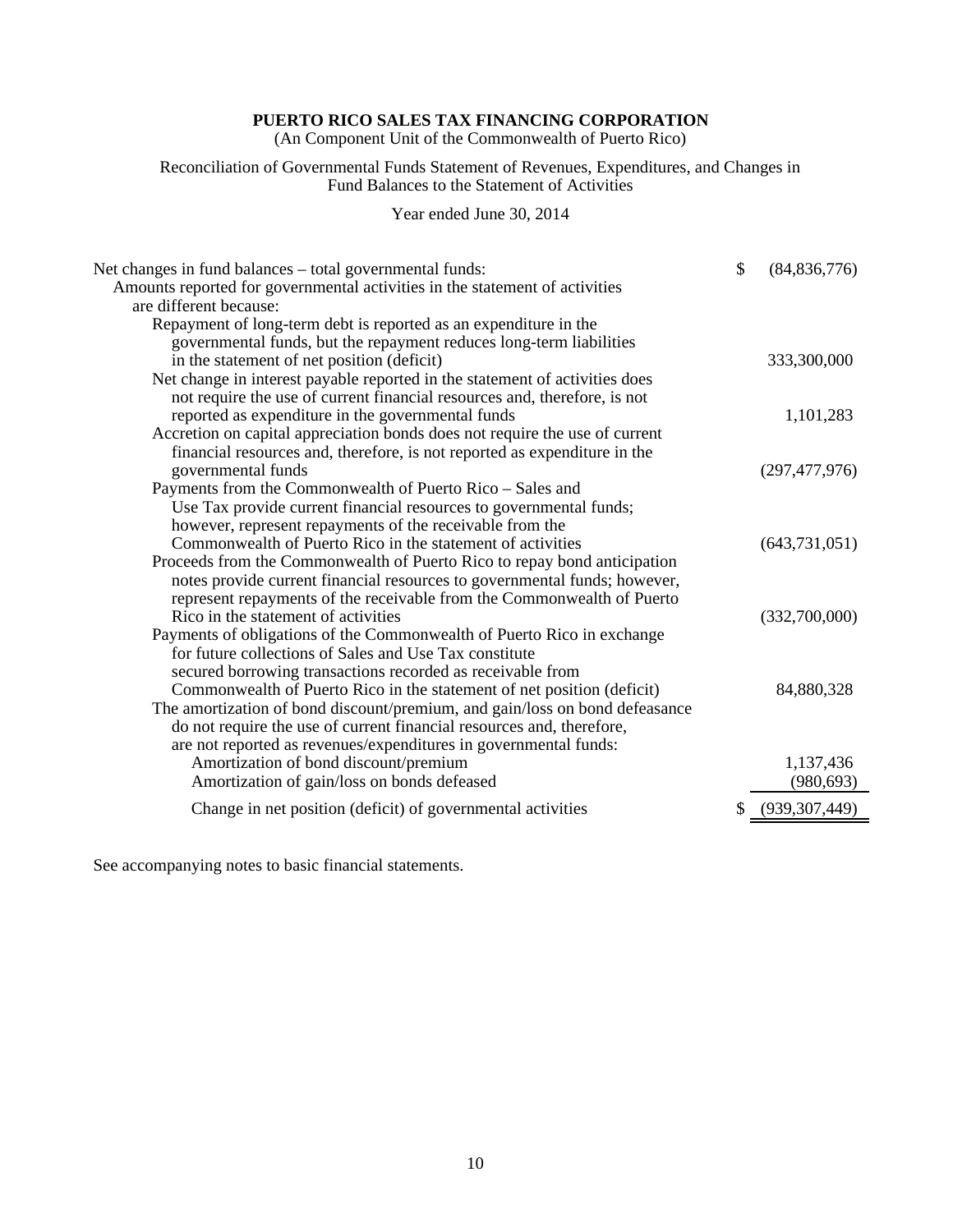(A Component Unit of the Commonwealth of Puerto Rico)

Notes to Basic Financial Statements

June 30, 2014

#### **(1) Reporting Entity**

Puerto Rico Sales Tax Financing Corporation (the Corporation) is a component unit of the Commonwealth of Puerto Rico (the Commonwealth) and a related entity of Government Development Bank for Puerto Rico (the Bank), another component unit of the Commonwealth. The Corporation was created under Act No. 91 of the Legislative Assembly of the Commonwealth (the Legislative Assembly), approved on May 13, 2006; as amended by Act No. 291, approved on December 26, 2006; Act No. 56, approved on July 6, 2007; Act No. 1, approved on January 14, 2009; Act No. 7, approved on March 9, 2009; and Act No. 18, approved on May 22, 2009 (collectively, Act No. 91). The Corporation was originally created for the purpose of financing the payment, retirement or defeasance of certain debt obligations of the Commonwealth outstanding as of June 30, 2006 (the 2006 Appropriation Debt).

The Commonwealth imposes a sales and use tax on a broad range of goods and services. The total tax imposed is 7% and is allocated as follows: 6% for the benefit of the Commonwealth (the Commonwealth Sales Tax), and 1% for the municipalities of the Commonwealth.

Act No. 91 established the Dedicated Sales Tax Fund, a special fund held and owned by the Corporation separate and apart from the Commonwealth's General Fund. Act No. 91 requires that the following amounts be deposited in the Dedicated Sales Tax Fund in each fiscal year, whichever is greater: (i) a minimum fixed amount, referred to in Act No. 91 as the Pledged Sales Tax Base Amount, and (ii) the product of the amount of the Commonwealth Sales Tax collected during such fiscal year multiplied by a fraction, the numerator of which is two point seventy-five percent (2.75%) and the denominator of which is the rate of the Commonwealth Sales Tax (the greater of (i) and (ii) being referred to as the Pledged Sales Tax). In each fiscal year, the first collections of the Commonwealth Sales Tax are deposited in the Dedicated Sales Tax Fund and applied to fund the Pledged Sales Tax Base Amount. The Pledged Sales Tax Base Amount for the fiscal year ended June 30, 2014, was \$643,731,051. The Pledged Sales Tax Base Amount increases each fiscal year thereafter at a statutory rate of 4% up to \$1,850,000,000. Under Act No. 91, the moneys on deposit in the Dedicated Sales Tax Fund may be used for the payment of the Corporation's bonds or satisfaction of the Authorized Uses (as defined below).

During 2009, the Legislative Assembly expanded the purposes of the Corporation. The Corporation is authorized to pay or finance, in whole or in part, or fund, in addition to the 2006 Appropriation Debt: (i) the debt of the Secretary of the Treasury of the Commonwealth (the Secretary of the Treasury) with the Bank in the amount of \$1 billion, a portion of the proceeds of which were used to cover the budgetary deficit of the Commonwealth for fiscal year 2009, (ii) certain financing granted to the Secretary of the Treasury by the Bank payable from future Commonwealth general obligation bonds, and any debt of the Commonwealth outstanding as of December 31, 2008, that did not have a source of repayment or was payable from budgetary appropriations, (iii) a portion of the accounts payable to suppliers of the Commonwealth, (iv) operational expenses of the Commonwealth for fiscal years 2009, 2010, 2011, 2012, and 2013, (v) operational expenses of the Commonwealth for fiscal year 2014, to the extent included in the annual budget of the Commonwealth, (vi) the Puerto Rico Economic Stimulus Fund, (vii) the Commonwealth Emergency Fund in order to cover expenses resulting from catastrophic events such as hurricanes or floods, and (viii) the Economic Cooperation and Public Employees Alternatives Fund (all such uses, together with the 2006 Appropriation Debt, the Authorized Uses).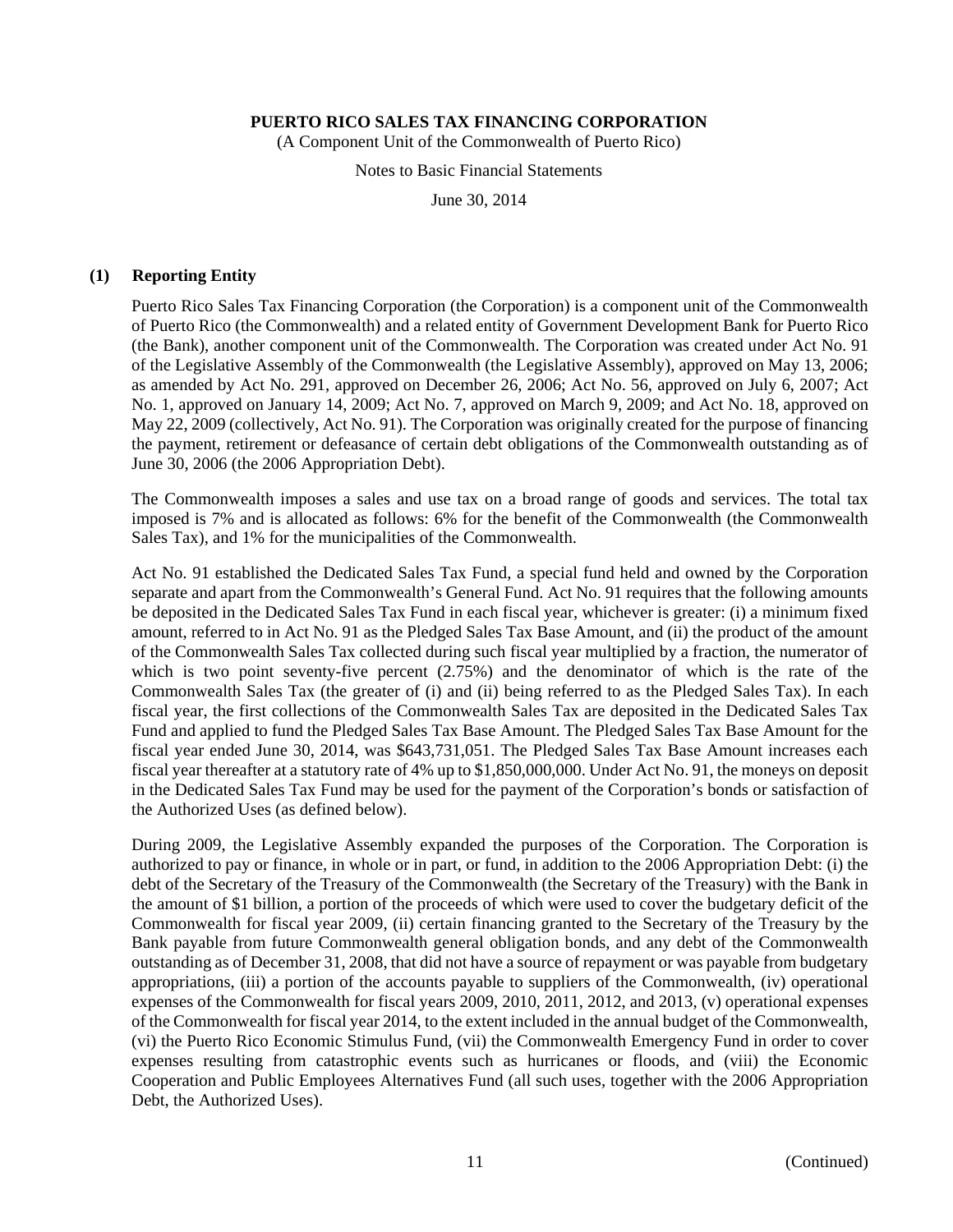(A Component Unit of the Commonwealth of Puerto Rico)

Notes to Basic Financial Statements

June 30, 2014

On October 9, 2013, an amendment to Act No. 91 was signed into law which increased from 2.75% to 3.50% the portion of the Pledge Sales Tax deposited in the Dedicated Sales Tax Fund and expanded the Authorized Uses of Corporation's bond proceeds to include, among others, the refinancing of Bond Anticipation Notes and the financing of the Commonwealth's deficit for fiscal years 2013, 2014 and 2015.

Regardless of the level of Commonwealth Sales Tax collections, Act No. 91 requires that in each fiscal year all collections of the Commonwealth Sales Tax be deposited in the Dedicated Sales Tax Fund until an amount equal to the Pledged Sales Tax Base Amount is deposited before any collections of the Commonwealth Sales Tax are deposited in the Commonwealth's General Fund.

#### **(2) Restatement of Net Position (Deficit)**

Effective July 1, 2013, the Corporation adopted Governmental Accounting Standards Board (GASB) Statement No. 65, *Items Previously Reported as Assets and Liabilities*. This Statement classifies certain items that were previously reported as assets and liabilities as deferred outflows of resources or deferred inflows of resources, and recognizes certain items that were previously reported as assets and liabilities as outflows of resources (expenses or expenditures) or inflows of resources (revenues) or vice versa. This Statement also requires the write-off of any existing deferred debt issuance costs at the time of adoption against beginning net position, and prospectively, any new debt issue costs on bonds or debt issuance immediate expensing.

As a result of the implementation of GASB No. 65, the Corporation charged-off its existing unamortized debt issue costs of approximately \$182.2 million against its beginning net position (deficit) as follows:

| Net position (deficit), beginning of year<br>Effect of adoption of GASB Statement No. 65 | $\{(4,352,897,809)\}$<br>(182, 258, 167) |
|------------------------------------------------------------------------------------------|------------------------------------------|
| Net position (deficit), beginning of year, as adjusted                                   | $\{(4,535,155,976)\}$                    |

#### **(3) Summary of Significant Accounting Policies**

The preparation of basic financial statements in conformity with U.S. generally accepted accounting principles (U.S. GAAP) requires management to make estimates and assumptions that affect the reported amounts of assets and liabilities and disclosure of contingent assets and liabilities at the date of the financial statements, and the reported amounts of changes in net position (deficit) during the reporting period. Actual results could differ from those estimates.

The accounting and reporting policies of the Corporation conform to accounting principles generally accepted in the United States of America, as applicable to governmental entities. The Corporation follows GASB under the hierarchy established by Statement No. 55, *The Hierarchy of Generally Accepted Accounting Principles for State and Local Governments*, in the preparation of its basic financial statements.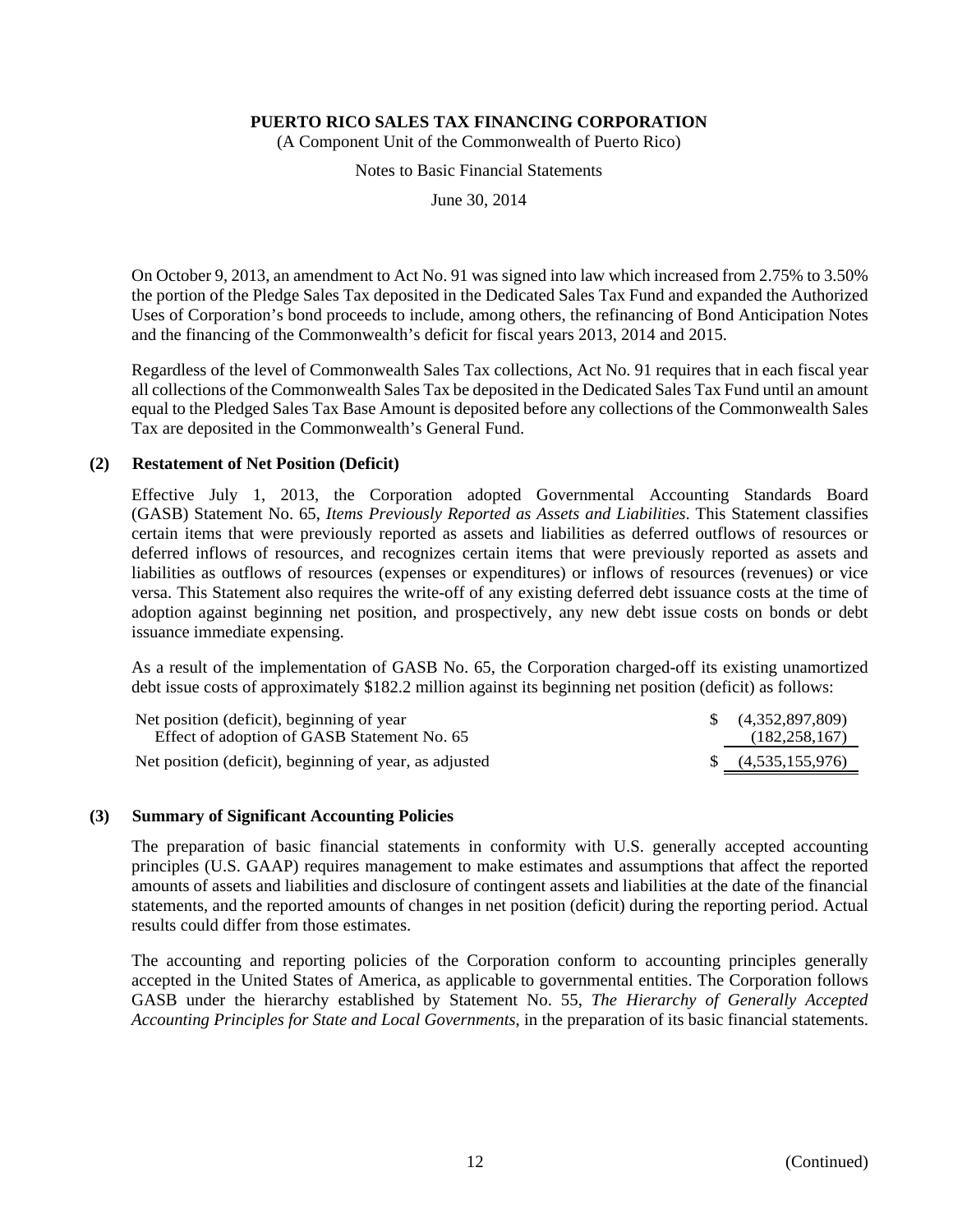(A Component Unit of the Commonwealth of Puerto Rico)

Notes to Basic Financial Statements

June 30, 2014

Following is a description of the Corporation's most significant accounting policies:

#### *(a) Basis of Presentation*

The financial activities of the Corporation consist only of governmental activities. For its reporting purposes, the Corporation has combined the fund and government-wide financial statements using a columnar format that reconciles individual line items of fund financial data to government-wide data in a separate column.

Government-Wide Financial Statements – The statement of net position (deficit) and the statement of activities report information on all activities of the Corporation. The effect of interfund balances has been removed from the statement of net position (deficit). Governmental activities are financed through revenue of the Sales and Use Tax deposited in the Dedicated Sales Tax Fund and other financing sources.

The statement of net position (deficit) presents the Corporation's assets and liabilities, with the difference reported as net position (deficit). Net position (deficit) is reported in two categories:

- Restricted Net Position Results when constraints placed on net position use are either externally imposed by creditors, grantors, contributors, and the like, or imposed by law through constitutional provisions or enabling legislation.
- Unrestricted Net Position Consist of net position that do not meet the definition in the preceding category. Unrestricted net position often is designated, in order to indicate that management does not consider them to be available for general operations. Unrestricted net position often has constraints on use that are imposed by management, but such constraints may be removed or modified.

The statement of activities demonstrates the degree to which direct expenses of a given function or segment are offset by program revenues. Direct expenses are those that are clearly identifiable within a specific function. Program revenues consist of investment earnings (including the change in fair value of ineffective investment derivative). Other items not meeting the definition of program revenues are reported as general revenues.

Governmental Funds Financial Statements – The accounts of the Corporation are organized on the basis of funds, each of which is considered a separate accounting entity. Separate financial statements are provided for governmental funds. Major individual governmental funds are reported as separate columns in the fund financial statements. All funds of the Corporation are major funds.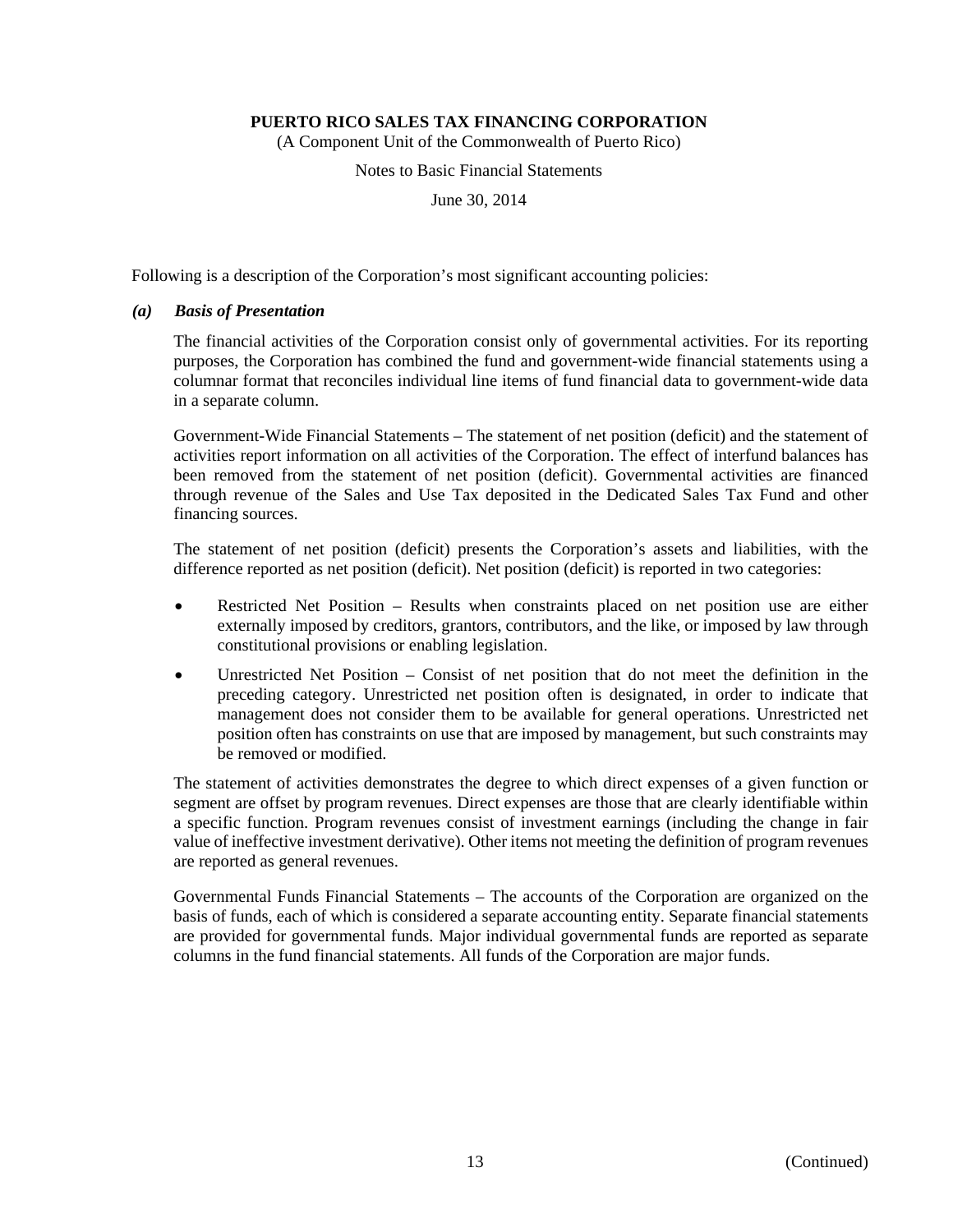(A Component Unit of the Commonwealth of Puerto Rico)

Notes to Basic Financial Statements

June 30, 2014

Fund Accounting – The financial activities of the Corporation are recorded in individual funds, each of which is deemed to be a separate accounting entity. Fund accounting is designed to demonstrate legal compliance and to aid financial management by segregating transactions related to certain government functions or activities. A fund is a separate accounting entity with a self-balancing set of accounts. The financial activities of the Corporation that are reported in the accompanying basic financial statements have been classified into the following major governmental funds:

- General Fund The general fund of the Corporation is used to account for all financial resources, except those required to be accounted for in another fund.
- Debt Service Fund The debt service fund is used to account for the Sales and Use Tax deposited in the Dedicated Sales Tax Fund for the payment of interest and principal on long-term obligations.

Fund balances for each governmental fund are displayed in the following classifications depicting the relative strength of the spending constraints placed on the purposes for which resources can be used:

- Nonspendable amounts that cannot be spent because they are either not in a spendable form (such as inventories and prepaid amounts) or are legally or contractually required to be maintained intact.
- Restricted amounts that can be spent only for specific purposes because of constraints imposed by external providers (such as grantors, bondholders, and higher levels of government), or imposed by constitutional provisions or enabling legislation. Effectively, restrictions may be changed or lifted only with the consent of the resource provider or by constitutional provisions or enabling legislation.
- Committed amounts that can be spent only for specific purposes determined by a formal action of the government's highest level of decision-making authority. The Corporation's highest decision-making level of authority rests with the Board of Directors. The Corporation did not have any committed resources as of June 30, 2014.
- Assigned amounts the government intends to use for specific purposes that do not meet the criteria to be classified as restricted or committed (generally executive orders approved by the Corporation's Executive Director).
- Unassigned amounts that are available for any purpose.

#### *(b) Measurement Focus, Basis of Accounting and Financial Statement Presentation*

The accounting and financial reporting treatment is determined by the applicable measurement focus and basis of accounting. Measurement focus indicates the type of resources being measured such as current financial resources or economic resources. The basis of accounting indicates the timing of transactions or events for recognition in the financial statements.

Government-Wide Financial Statements – Government-wide financial statements are reported using the economic resources measurement focus and the accrual basis of accounting. Revenue is recorded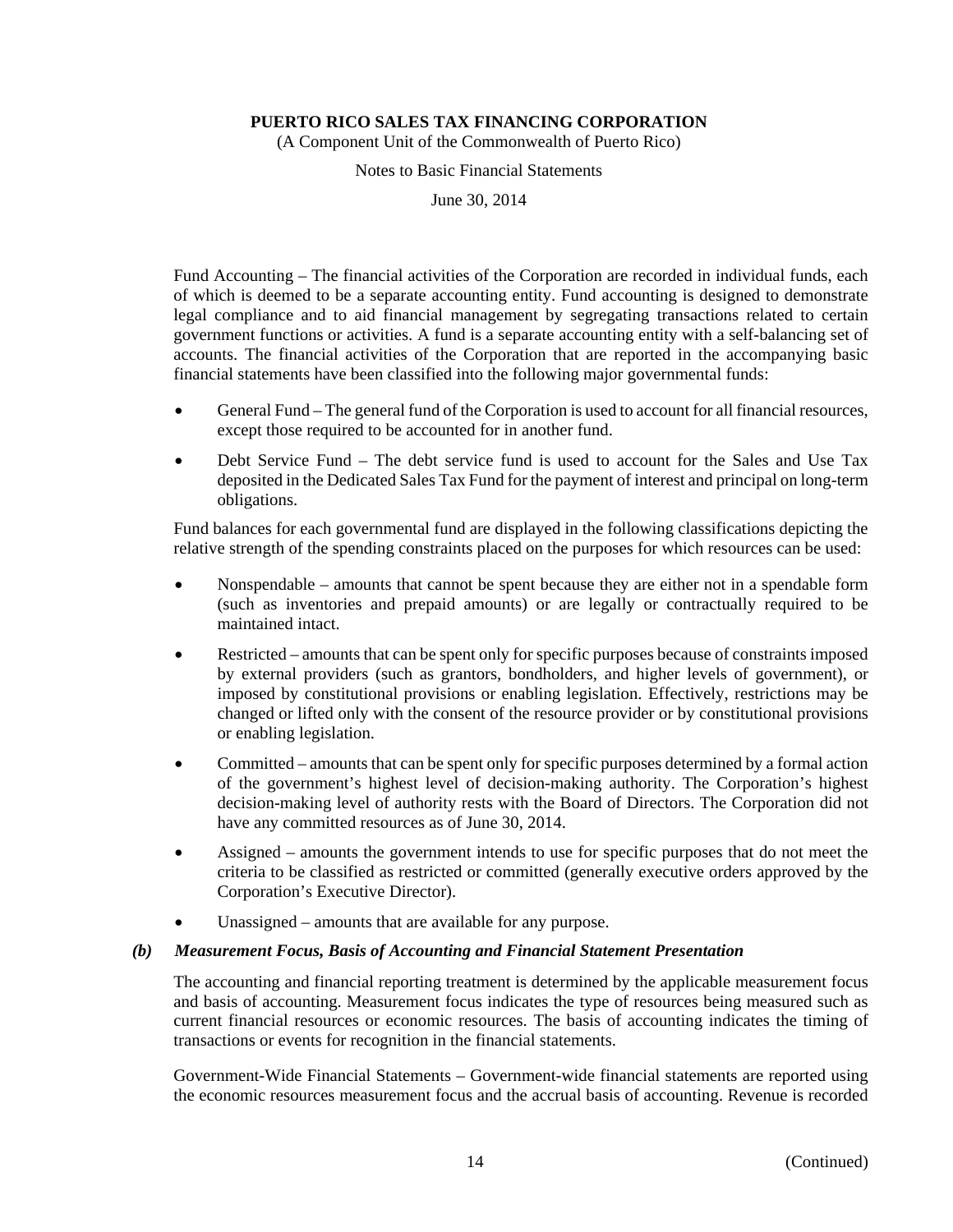(A Component Unit of the Commonwealth of Puerto Rico)

Notes to Basic Financial Statements

June 30, 2014

when earned and expenses are recorded when a liability is incurred, regardless of the timing of related cash flows.

Governmental Funds Financial Statements – The governmental fund's financial statements are reported using the current financial resources measurement focus and the modified accrual basis of accounting. Revenues are recognized when they become measurable and available. Revenue is considered to be available when it is collectible within the current period or soon enough thereafter to pay liabilities of the current period. For this purpose, the Corporation considers revenues to be available if they are collected within 30 days of the end of the current fiscal year-end. Expenditures generally are recorded when a liability is incurred as under accrual accounting, except that interest on general long-term obligations is generally recognized when paid, and debt service principal expenditures and claims and judgments are recorded only when payment is due. Expenses paid on behalf of the Commonwealth are recorded as an increase in the Receivable from Commonwealth of Puerto Rico in the government-wide financial statements.

Payments from the Commonwealth of Puerto Rico for Sales and Use Tax are recognized as revenue in the fund financial statements upon collection or when the Commonwealth is obligated to make the payments. In the government-wide financial statements, these payments reduce the receivable from the Commonwealth of Puerto Rico. Collections of Sales and Use Tax received after the receivable from the Commonwealth of Puerto Rico has been liquidated should be reported as revenue in the statement of activities.

#### *(c) Budgetary Accounting*

The Corporation is not required to submit a budget for approval by the Legislative Assembly; consequently, no formal budgetary accounting procedures are followed.

#### *(d) Investments*

Investments are reported at fair value, except for money market instruments with a remaining maturity at the time of purchase of one year or less and investment positions in 2a7 (Securities and Exchange Commission Rule 2a7 of the Investment Company Act of 1940) like external investment pools, which are carried at cost or the pool's share price. Fair value is determined based on quoted market prices and quotations received from independent broker/dealers or pricing service organizations.

#### *(e) Bond Issue Costs and Premium/Discount on Bonds*

Premium (discounts) on bonds are amortized in a systematic manner over the life of the debt in the government-wide financial statements. Premium (discounts) are recognized in the period when the related long-term debt is issued in the governmental funds financial statements, and therefore are not accounted for in subsequent periods. Bond issue costs are expensed as incurred in both government-wide and governmental fund financial statements.

#### *(f) Interfund Transactions*

Transfers represent flows of assets (such as cash or goods) without equivalent flows of assets in return and without a requirement for repayment. In governmental funds, transfers are reported as other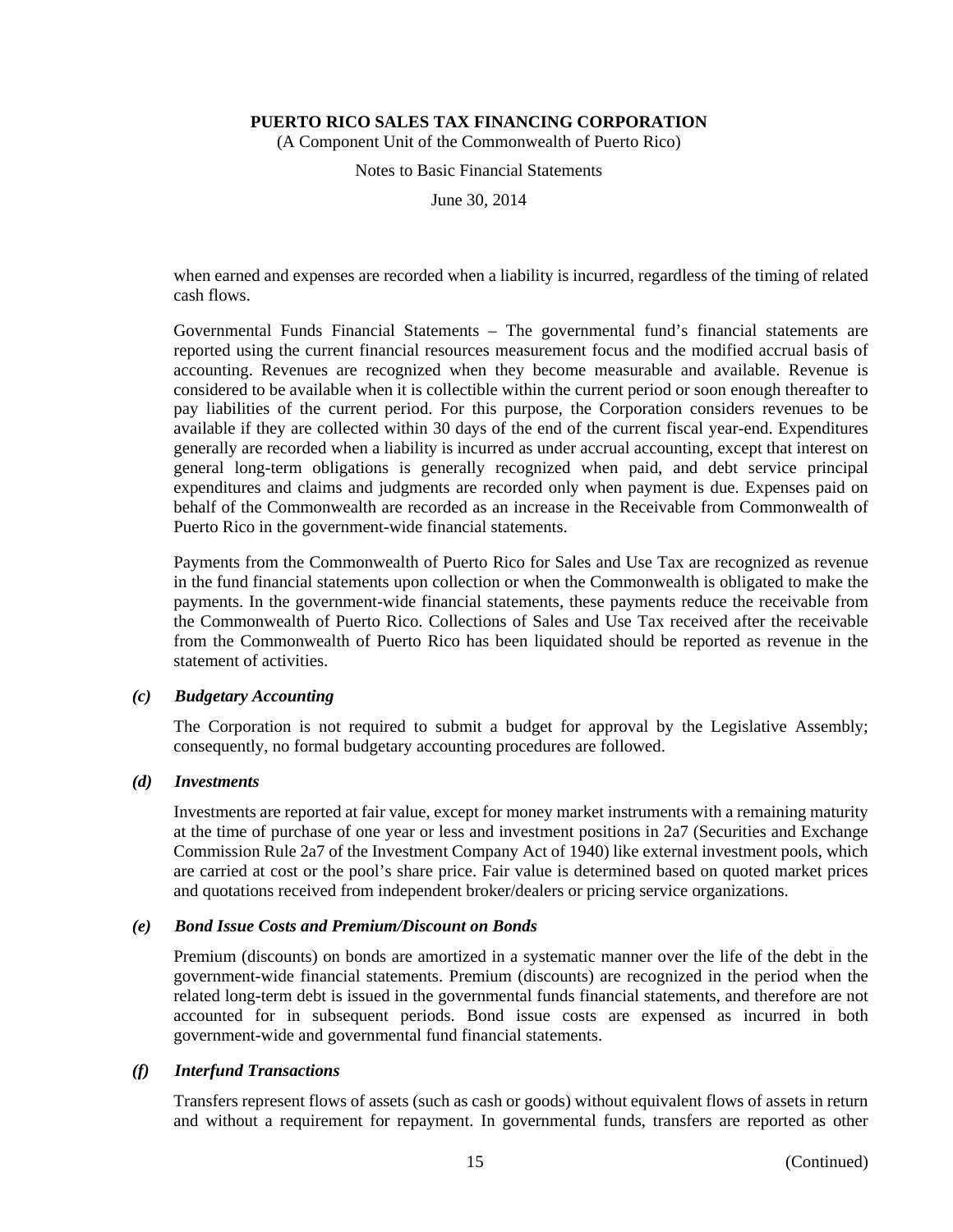(A Component Unit of the Commonwealth of Puerto Rico)

Notes to Basic Financial Statements

June 30, 2014

financing uses in the fund making transfers and as other financing sources in the funds receiving transfers.

#### *(g) Refundings*

Refundings involve the issuance of new debt whose proceeds are used to repay immediately (current refunding) or at a future time (advance refunding) previously issued debt. The difference between the reacquisition price and the net carrying amount of the old debt is deferred and amortized as a component of interest expense over the remaining life of the old debt or the life of the new debt, whichever is shorter. The deferred amount is recorded on the statement of net position (deficit) as either a deferred inflow or deferred outflow of resources.

#### *(h) Derivative Instruments*

The Corporation uses derivative financial instruments to manage the economic impact of fluctuations in interest rates. Derivative instruments are reported at fair value in the statement of net position (deficit).

#### *(i) Deferred Outflows / Inflows of Resources*

In addition to assets, the statement of net position (deficit) includes a separate section for deferred outflows / inflows of resources. These separate financial statement elements, deferred outflows / inflows of resources, represent a depletion (expense/expenditure) or accretion (income) of net position (deficit) that applies to future periods and so will not be recognized as an outflow / inflow of resources until then. The following table shows the deferred outflows / inflows of resources elements at June 30, 2014:

| 56,530,056  |
|-------------|
| 46,642,278  |
| 103,172,334 |
| 102,616,936 |
|             |

#### *(j) Future Accounting Pronouncements*

The GASB has issued the following Statements:

 GASB Statement No. 68, *Accounting and Financial Reporting for Pensions – an amendment of GASB Statement No. 27*. This Statement, among other requirements, will bring the effect of Statement 67, *Financial Reporting for Pension Plans-an amendment of GASB No. 25* into the accounting records of the individual agencies, public corporations and municipalities, whose employees participate in the Retirement Systems of the Commonwealth. The Corporation, as well as the other component units of the Commonwealth and the municipalities, are considered "cost-sharing" employers of the Retirement Systems; therefore, a government participating in the Retirement Systems, such as the Corporation, would report its share of the resulting net pension liability from Statement 67 as follows: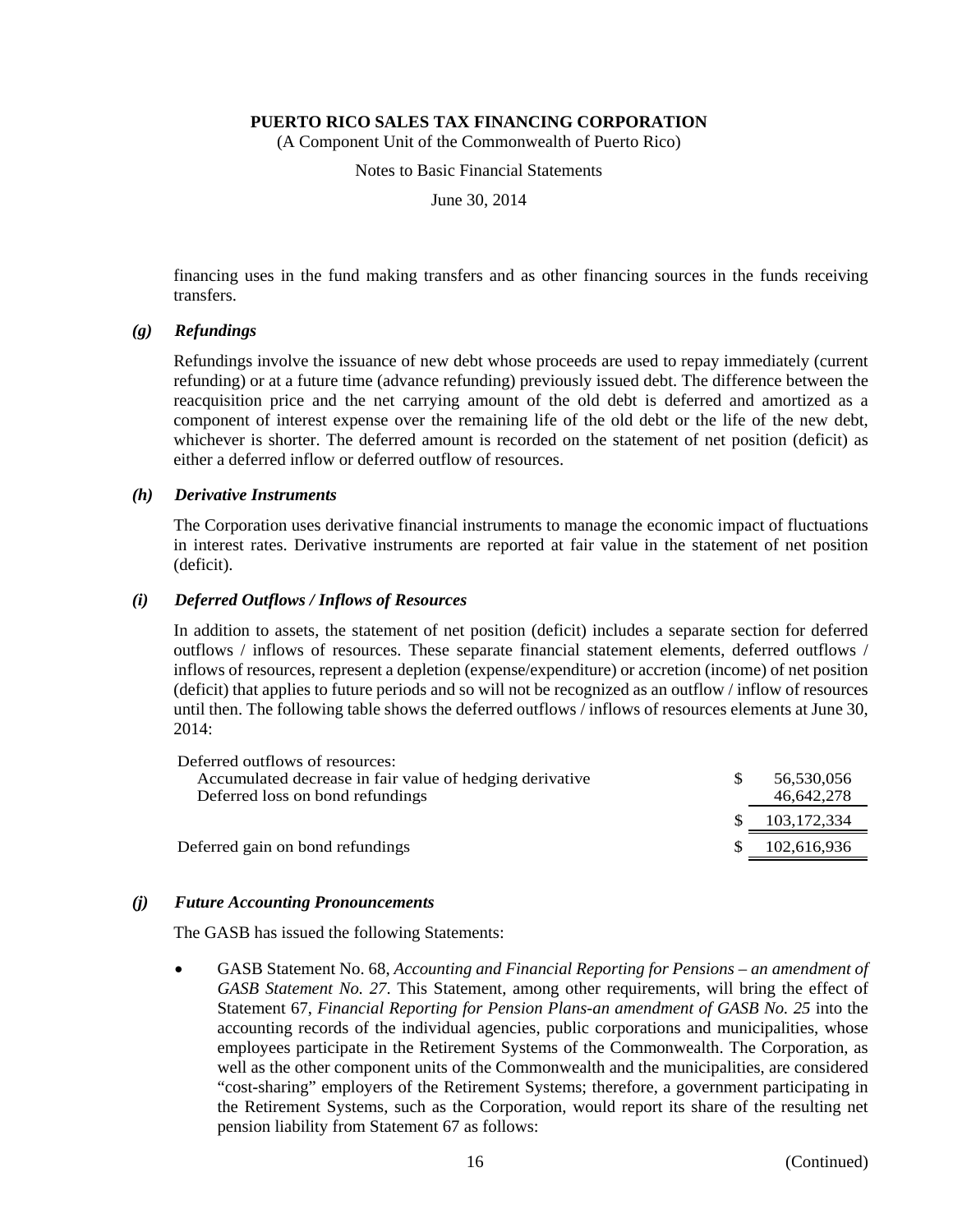(A Component Unit of the Commonwealth of Puerto Rico)

Notes to Basic Financial Statements

June 30, 2014

- Based on the Corporation's proportion of the collective net pension liability of all the governments participating
- The proportion should be consistent with the method used to assess contributions (percentage of payroll).

The impact of the effects of this Statement on the Corporation's basic financial statements is not expected to be significant as the Corporation currently has no employees participating in the Retirement Systems. The provisions of this Statement are effective for financial statements for periods beginning after June 15, 2014.

- GASB Statement No. 69, *Government Combinations and Disposals of Government Operations*. This Statement establishes accounting and financial reporting standards related to government combinations and disposals of government operations. As used in this Statement, the term government combinations include a variety of transactions referred to as mergers, acquisitions, and transfer of operations. The requirements of this Statement are effective for government combinations and disposals of government operations occurring in financial reporting periods beginning after December 15, 2013, and should be applied on a prospective basis.
- GASB Statement No. 71, *Pension Transition for Contributions Made Subsequent to the Measurement Date*. This Statement amends paragraph 137 of Statement No. 68 to require that, at transition, a government recognize a beginning deferred outflow of resources for its pension contributions, if any, made subsequent to the measurement date of the beginning net pension liability. Statement No. 68, as amended, continues to require that beginning balances for other deferred outflows of resources and deferred inflow of resources related to pensions be reported at transition only if it is practical to determine all such amounts. The provisions of this Statement should be applied simultaneously with the provisions of Statement No. 68.

Management is evaluating the impact that these statements will have on the Corporation's basic financial statements.

#### **(4) Deposits**

Custodial credit risk is the risk that in the event of bank failure, in this case the Bank, may not return the Corporation's deposits. The Corporation does not have a policy for custodial credit risk. As of June 30, 2014, the Corporation had deposits with the Bank of approximately \$28.4 million held in interest bearing accounts and was therefore exposed to custodial credit risk as they were uninsured and uncollateralized.

#### **(5) Investments**

In accordance with investment guidelines promulgated by the Bank for agencies and public corporations of the Commonwealth under the authority provided by Act No. 113 of August 3, 1995, and Executive Order 1995-50A (the investment guidelines), the Corporation is authorized to purchase or enter into the following investment instruments:

- U.S. government and agencies obligations
- Certificates of deposit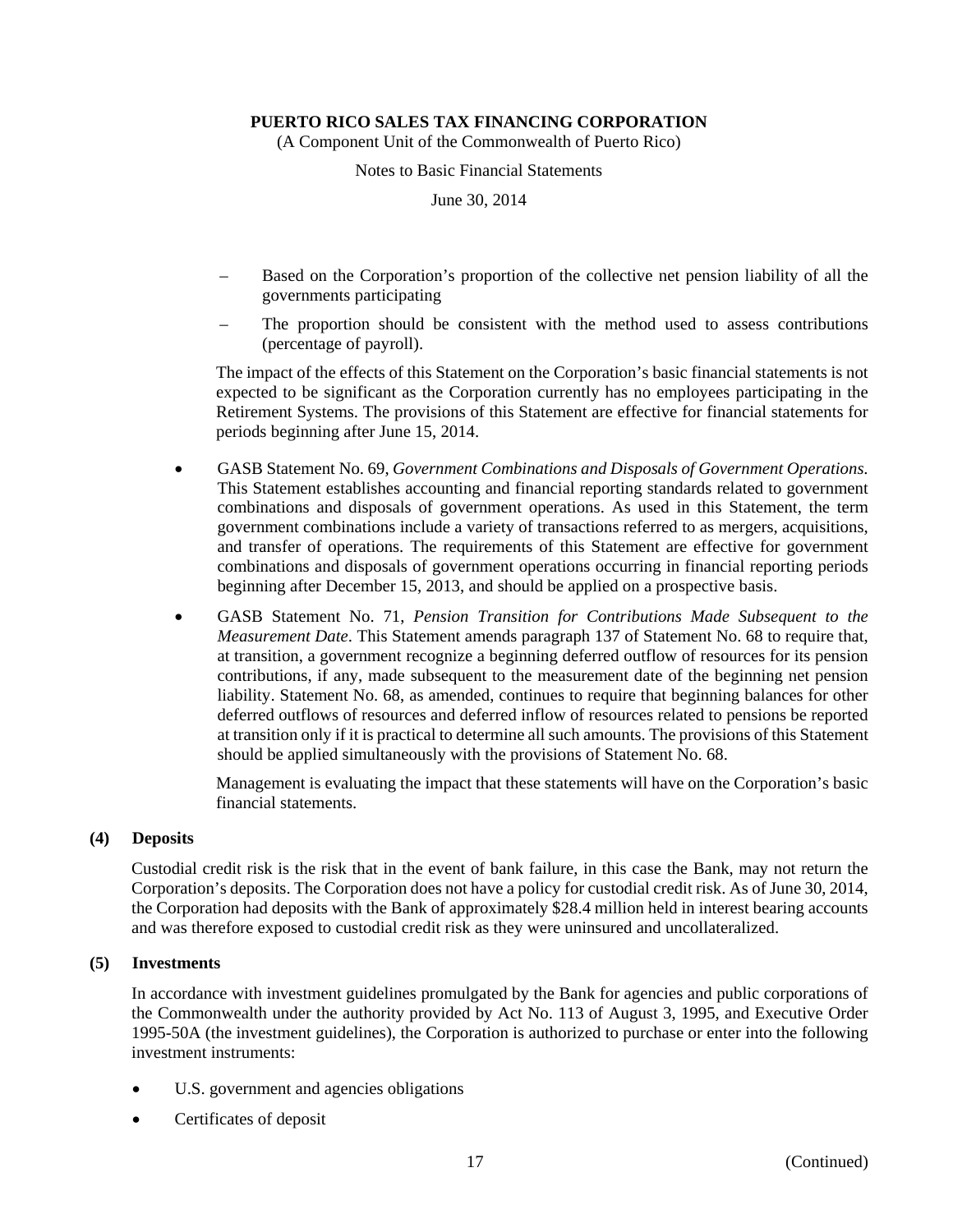(A Component Unit of the Commonwealth of Puerto Rico)

Notes to Basic Financial Statements

June 30, 2014

- Bankers acceptances
- Commercial paper
- Participations in the Puerto Rico Government Investment Trust Fund (PRGITF)
- Obligations of the Commonwealth of Puerto Rico, its agencies, municipalities, public corporations, and instrumentalities
- Obligations of state and local governments of the United States of America
- Mortgage and asset-backed securities
- Corporate debt, including investment contracts
- External investment pools

The Corporation's investment policies establish limitations and other guidelines on maturities and amounts to be invested in the aforementioned investment categories and by issuer/counterparty and on exposure by country. In addition, such policies provide guidelines on the institutions with which investment transactions can be entered into. In addition, the Asset Liability Management Committee (ALCO) of the Bank, in conjunction with the board of directors of the Corporation will determine, from time to time, other transactions that the Corporation may enter into.

Investments held by the debt service fund are purchased following the provisions of the related trust indenture.

*Interest Rate Risk* – Interest rate risk is the risk that changes in interest rates will adversely affect the fair value of an investment. The Corporation's investment policies also provide that the Bank's ALCO is responsible for implementing and monitoring the interest rate risk policies and strategies. The Bank's ALCO meets on a monthly basis to coordinate and monitor the interest rate risk management of interest sensitive assets and interest sensitive liabilities, including matching of their anticipated level and maturities, consistent with the corresponding laws and the Board of Director's objectives.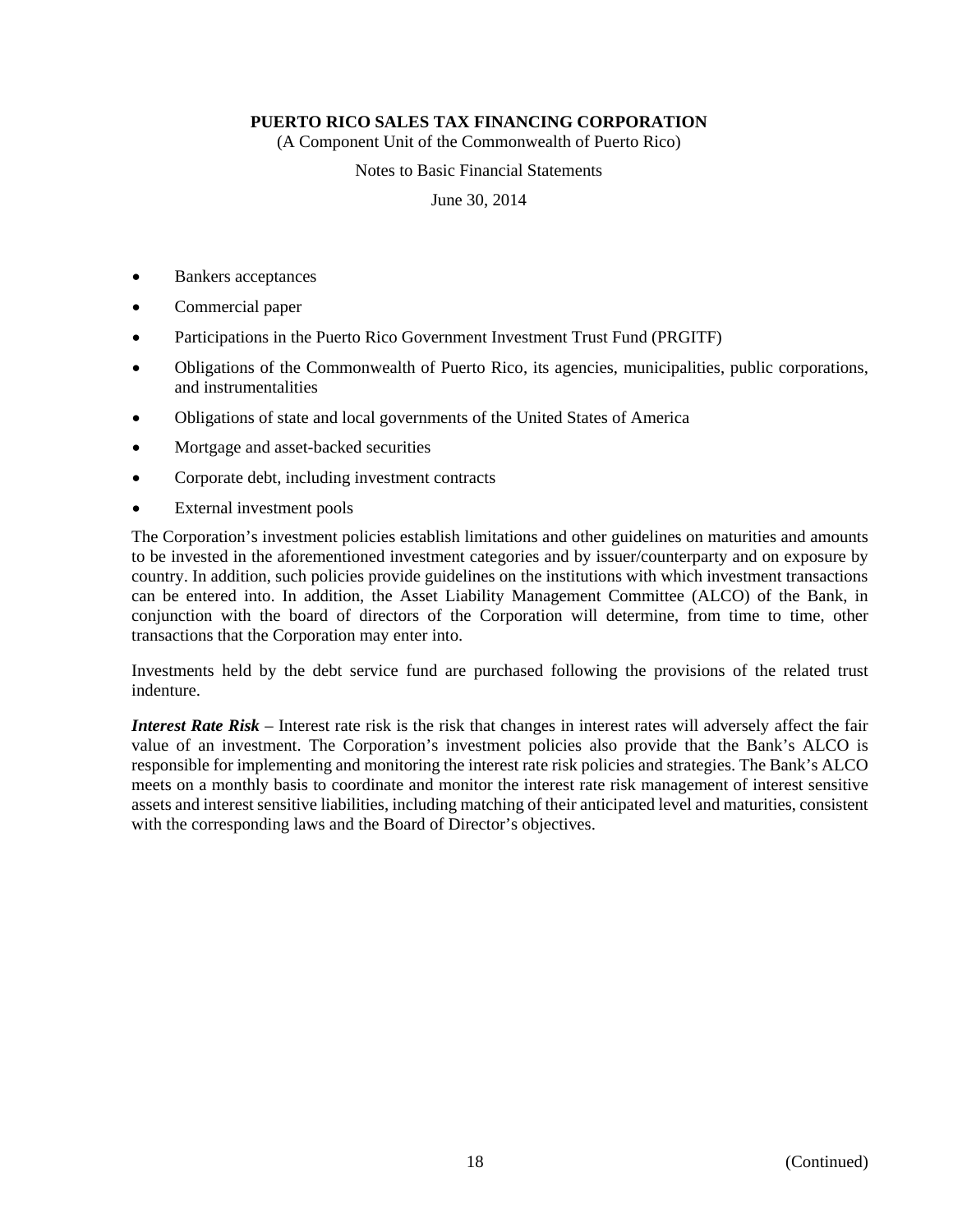(A Component Unit of the Commonwealth of Puerto Rico)

Notes to Basic Financial Statements

June 30, 2014

The following table summarizes the type and maturities of investments held by the Corporation at June 30, 2014.

| <b>Investment type</b>                                           | Due within<br>one year | <b>After one</b><br>to 5 years | <b>Total</b> |
|------------------------------------------------------------------|------------------------|--------------------------------|--------------|
| U.S. Treasury State and Local Government<br>Series (SLGs)        | \$<br>28,123,669       |                                | 28,123,669   |
| Corporate debt – General Electric Capital<br>Corp.               | 22,906,000             |                                | 22,906,000   |
| External investment pools:<br>Dreyfus Government Cash Management | 355,958,035            |                                | 355,958,035  |
| <b>Puerto Rico Government Investment</b><br>Trust Fund (PRGITF)  | 552,927                |                                | 552,927      |
| Total investments                                                | 407,540,631            |                                | 407,540,631  |

Investments in external investments pools consist of \$552,927 invested in PRGITF, an internal investment pool of the Commonwealth, and \$355,958,226 invested in Dreyfus Government Cash Management (Dreyfus) with the Bank of New York Mellon, which is an investment pool registered with the Securities and Exchange Commission.

*Credit Risk* – Credit risk is the risk that an issuer or other counterparty to an investment will not fulfill its obligations. The Corporation's investment policies provide that investment transactions shall be entered into only with counterparties that are rated  $BBB+/A-1$  or better by Standard & Poor's or equivalent rating by Moody's Investors Service (Moody's) or Fitch Ratings (Fitch), depending on the type and maturity of the investment and the counterparty to the transaction. Any exceptions must be approved by the Corporation's board of directors. The investment policies also provide that purchases and sales of investment securities shall be made using the delivery versus payment procedures.

Investments in U.S. Treasury SLGs carry the explicit guarantee of the U.S. government. As of June 30, 2014, the credit rating of PRGITF, Dreyfus and General Electric Capital Corp. (GE) was AAAm, AAAm, and AA+, respectively, by Standard & Poor's. The investment in PRGITF was held by the Corporation, while the investments in Dreyfus and GE were held by Bank of New York Mellon, as trustee, in the name of the Corporation.

Concentration of Credit Risk – The Corporation places no limits on the amount it may invest in any one issuer. As of June 30, 2014, 6.9% of the Corporation's investments are in U.S. Treasury State and Local Government Series, 5.6% are in corporate debt, and 87.5% are in external investment pools.

#### **(6) Transactions with the Bank and the Commonwealth**

The Corporation is a related entity of the Bank. During the year ended June 30, 2014, the Bank provided certain management and administrative services to the Corporation at no cost.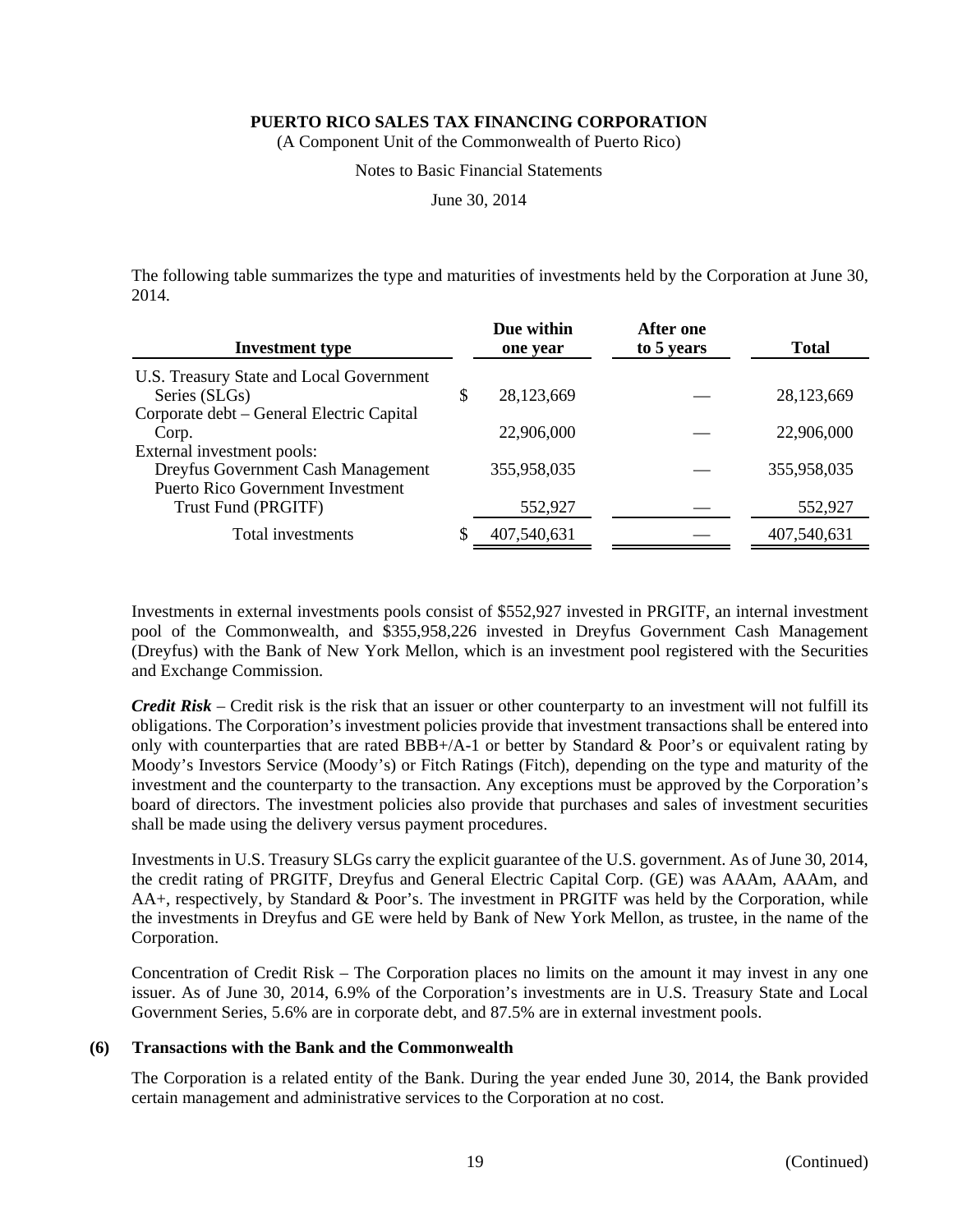(A Component Unit of the Commonwealth of Puerto Rico)

Notes to Basic Financial Statements

June 30, 2014

In accordance with Act No. 91, the Corporation incurred expenses on behalf of the Commonwealth amounting to approximately \$84.9 million for Authorized Uses.

#### **(7) Bonds and Note Payable**

On April 30, 2013, the Corporation issued its Bond Anticipation Note (the BAN), Series 2013A, amounting to approximately \$333.3 million. The Series 2013A bear interest at 1.95% and matures on September 30, 2014. The proceeds from the issuance of the Series 2013A were used to complete the funding of the Commonwealth operating budget for the fiscal year 2012-2013. The proceeds from the issuances of bonds prior to fiscal year 2013 were used to refund outstanding debt or for the Authorized Uses as defined in note 1. On March 17, 2014, the BAN Series 2013 A amounting to approximately \$333.3 million were redeemed.

As of June 30, 2014, bonds payable of the Corporation consist of the following (in thousands):

| <b>Description</b>                                                                                                                                                                                                        | <b>Face/effective</b><br>interest rate | <b>Amount</b>        |
|---------------------------------------------------------------------------------------------------------------------------------------------------------------------------------------------------------------------------|----------------------------------------|----------------------|
| Sales Tax Revenue Bonds, Series 2007A:<br>Capital Appreciation Bonds due from August 1, 2040 to<br>August 1, 2056                                                                                                         | \$<br>4.96%-5.34%                      | 2,363,535            |
| Fixed Rate Bonds due on August 1, 2057, including<br>unamortized premium of \$14,888<br>LIBOR-Based Adjustable Rate Bonds due on August 1,                                                                                | 5.25%                                  | 578,773              |
| 2057                                                                                                                                                                                                                      | 1.11                                   | 136,000              |
| Sales Tax Revenue Bonds, Series 2007B:<br>Capital Appreciation Bonds due from August 1, 2027 to<br>August 1, 2032<br>Fixed Rate Bonds due from August 1, 2036 to August 1,<br>2057, net of unaccreted discount of \$2,579 | $6.20\% - 6.25\%$<br>$6.05\% - 6.35\%$ | 225,413<br>1,183,421 |
| Sales Tax Revenue Bonds, Series 2007C:<br>Capital Appreciation Bonds due from August 1, 2022 to<br>August 1, 2038<br>Term Bonds due from August 1, 2022 to August 1, 2038                                                 | 6.10%<br>6.00                          | 125,654<br>415,305   |
| Sales Tax Revenue Bonds, Series 2008A:<br>Capital Appreciation Bonds due from August 1, 2024 to<br>August 1, 2036<br>Term Bonds due from August 1, 2027 to August 1, 2038                                                 | 6.23%<br>6.13                          | 359,664<br>488,885   |
| Subtotal carried forward                                                                                                                                                                                                  |                                        | 5,876,650            |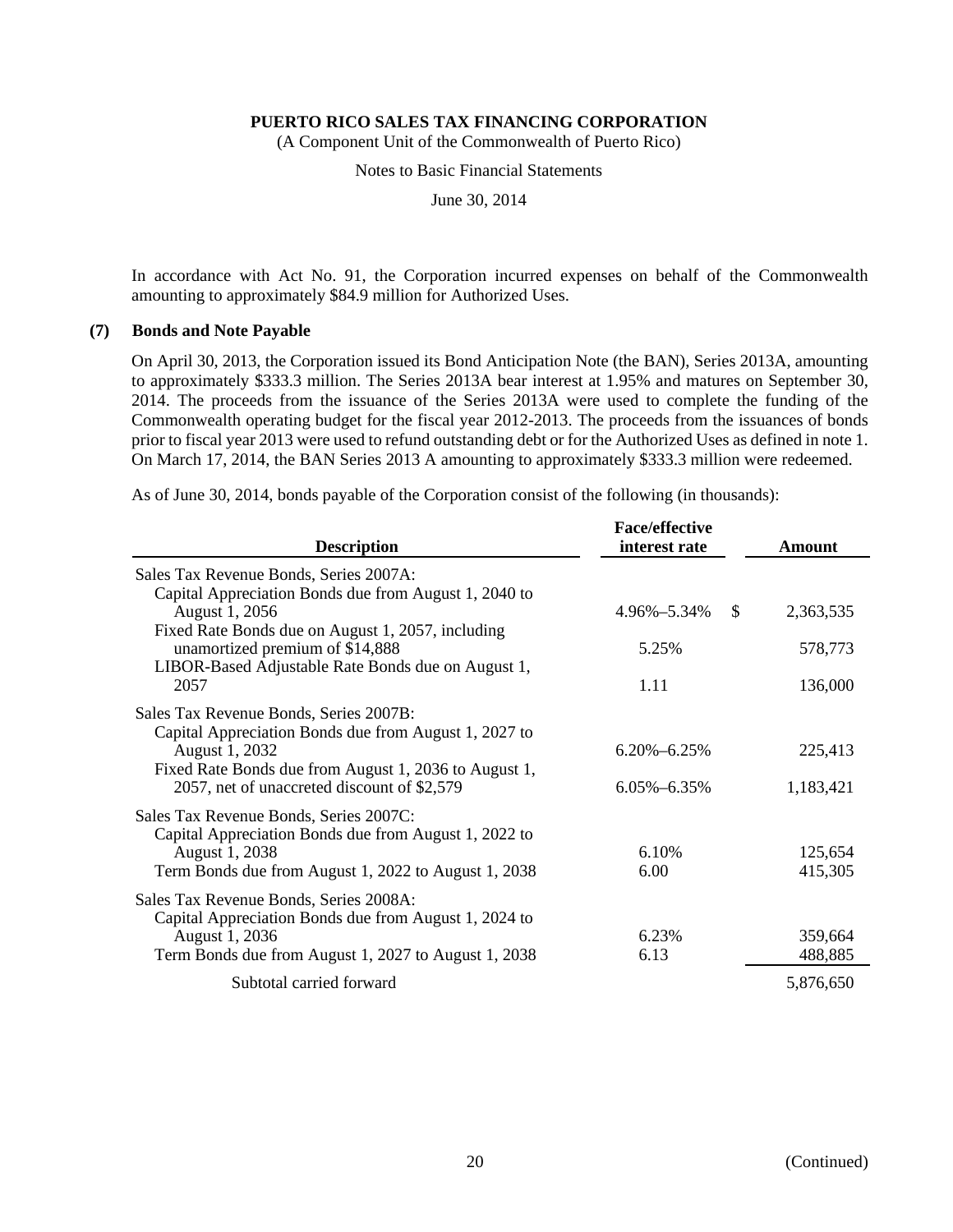(A Component Unit of the Commonwealth of Puerto Rico)

#### Notes to Basic Financial Statements

#### June 30, 2014

| <b>Description</b>                                                                                                                                                                                     | <b>Face/effective</b><br>interest rate | <b>Amount</b> |
|--------------------------------------------------------------------------------------------------------------------------------------------------------------------------------------------------------|----------------------------------------|---------------|
| Sales Tax Revenue Bonds, First Subordinate Series 2009A:<br>Fixed Rate Bonds due from August 1, 2015 to August 1,                                                                                      |                                        |               |
| 2029, including unamortized premium of \$10,034, net of<br>unaccreted discount of \$12,018<br>Term Bonds due from August 1, 2036 to August 1, 2044,                                                    | 3.75%-6.13%<br>\$                      | 1,066,387     |
| including unamortized premium of \$15,121, and net of<br>unaccreted discount of \$45,218<br>Capital Appreciation Bonds due from August 1, 2030 to                                                      | 5.75%-6.50%                            | 1,784,903     |
| August 1, 2034                                                                                                                                                                                         | 6.88%-7.13%                            | 197,740       |
| Convertible Capital Appreciation Bonds due on August 1,<br>2030 to August 1, 2032 (1)                                                                                                                  | 6.75%                                  | 480,055       |
| Sales Tax Revenue Bonds, First Subordinate Series 2009B:<br>Fixed Rate Bonds due from August 1, 2025 to August 1,<br>2039                                                                              | 6.05%-6.35%                            | 918,920       |
| Capital Appreciation Bonds due from August 1, 2033 to<br>August 1, 2035<br>Convertible Capital Appreciation Bonds due from                                                                             | 7.38%-7.48%                            | 77,469        |
| August 1, 2025 to August 1, 2031 (2)                                                                                                                                                                   | 6.90%-7.00%                            | 292,272       |
| Sales Tax Revenue Bonds, Senior Series 2009C - Fixed Rate:<br>Bonds due on August 1, 2057                                                                                                              | 5.75%                                  | 237,875       |
| Sales Tax Revenue Bonds, First Subordinate Series 2010A:<br>Fixed Rate Bonds due from August 1, 2016 to August 1,<br>2040, including unamortized premium of \$1,178 and net                            |                                        |               |
| of unaccreted discount of \$2,370                                                                                                                                                                      | 3.38%-5.63%                            | 305,418       |
| Term Bonds due from August 1, 2036 to August 1, 2042,<br>net of unaccreted discount of \$23,167<br>Capital Appreciation Bonds due from August 1, 2031 to                                               | 5.38%-5.50%                            | 1,214,173     |
| August 1, 2036                                                                                                                                                                                         | 6.65%-6.77%                            | 174,077       |
| Convertible Capital Appreciation Bonds due on August 1,<br>2029 to August 1, 2033 (3)                                                                                                                  | 6.13%-6.25%                            | 196,716       |
| Subtotal carried forward                                                                                                                                                                               |                                        | 12,822,655    |
| (1) Convertible to fixed-rate interest bonds on August 1, 2016.<br>(2) Convertible to fixed-rate interest bonds on August 1, 2016 and August 1, 2020<br>for bonds maturing on August 1, 2030 and 2031. |                                        |               |

(3) Convertible to fixed-rate interest bonds on August 1, 2019.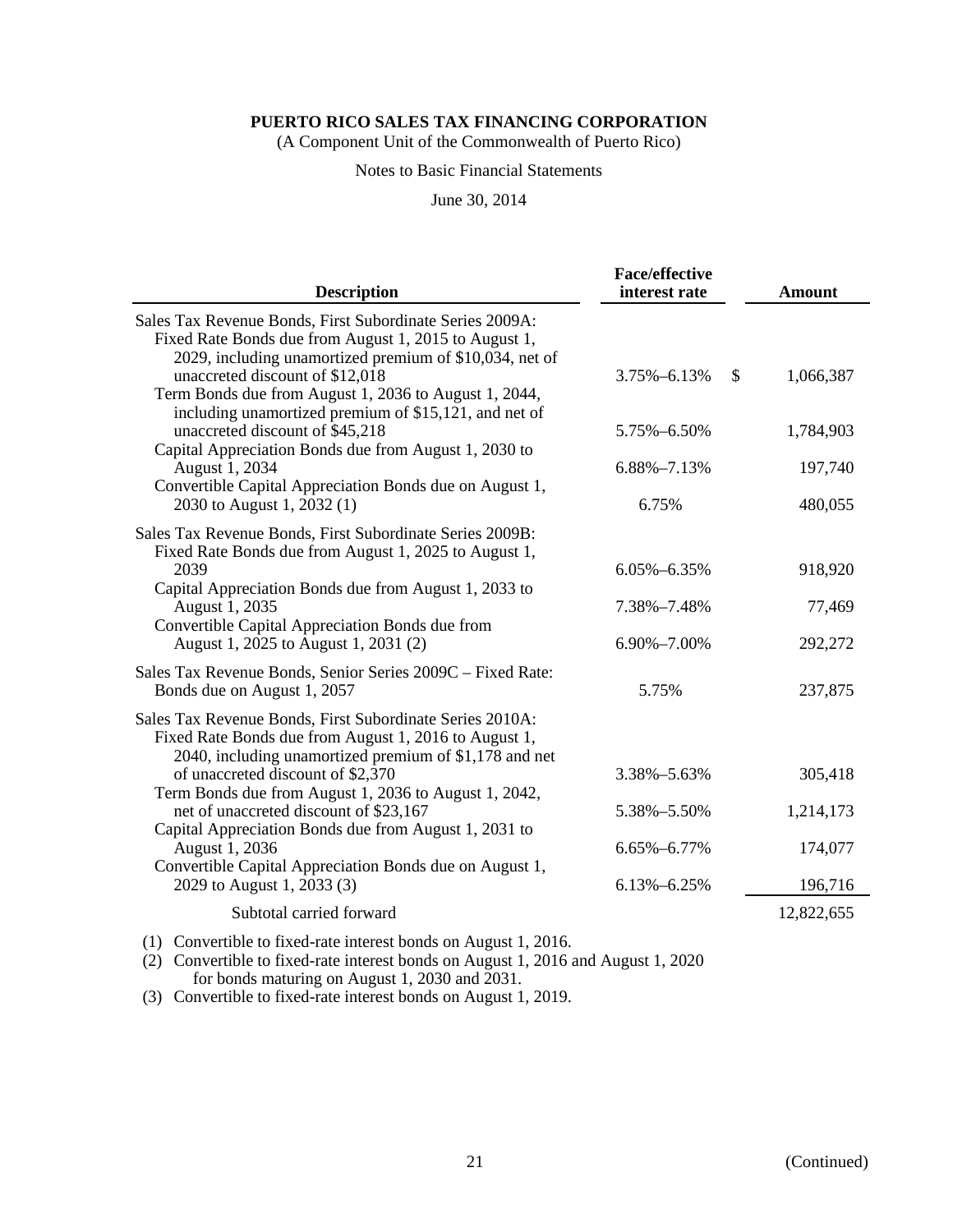(A Component Unit of the Commonwealth of Puerto Rico)

#### Notes to Basic Financial Statements

June 30, 2014

| <b>Description</b>                                                                                                                                                                                                                                                                                                                                                                     | <b>Face/effective</b><br>interest rate    | <b>Amount</b>                 |  |
|----------------------------------------------------------------------------------------------------------------------------------------------------------------------------------------------------------------------------------------------------------------------------------------------------------------------------------------------------------------------------------------|-------------------------------------------|-------------------------------|--|
| Sales Tax Revenue Bonds, First Subordinate Series 2010C:<br>Fixed Rate Bonds due from August 1, 2035 to August 1,<br>2041, including unamortized premium of \$14,394 and net<br>of unaccreted discount of \$793<br>Term Bonds due from August 1, 2033 to August 1, 2041,<br>net of unaccreted discount of \$23,033<br>Capital Appreciation Bonds due from August 1, 2037 to            | 5.13%-6.50%<br>S<br>5.00%-5.50%           | 464,816<br>1,047,437          |  |
| August 1, 2039                                                                                                                                                                                                                                                                                                                                                                         | 6.63%                                     | 127,139                       |  |
| Sales Tax Revenue Bonds, First Subordinate Series 2010D -<br>Fixed Rate Bonds due on August 1, 2042                                                                                                                                                                                                                                                                                    | 5.75%                                     | 89,435                        |  |
| Sales Tax Revenue Bonds, First Subordinate Series 2010E -<br>Fixed Rate Bonds due on August 1, 2042                                                                                                                                                                                                                                                                                    | 5.75%                                     | 92,755                        |  |
| Sales Tax Revenue Bonds, First Subordinate Series 2011A-1:<br>Fixed Rate Bonds due on August 1, 2043, including<br>unamortized premium of \$2,619 and net of unaccreted<br>discount of \$2,650<br>Capital Appreciation Bonds due from August 1, 2023 to<br>August 1, 2041                                                                                                              | 5.00%-5.25%<br>5.25%-6.50%                | 354,999<br>49,372             |  |
| Sales Tax Revenue Bonds, First Subordinate Series 2011A-2<br>Capital Appreciation Bonds due from August 1, 2043 to<br>August 1, 2050                                                                                                                                                                                                                                                   | 7.00%                                     | 404,211                       |  |
| Sales Tax Revenue Bonds, First Subordinate Series 2011B:<br>Fixed Rate Bonds due from August 1, 2031 and August 1,<br>2036                                                                                                                                                                                                                                                             | 5.00%-5.15%                               | 45,620                        |  |
| Sales Tax Revenue Bonds, Senior Series 2011C:<br>Fixed Rate Bonds due from August 1, 2020 to August 1,<br>2039, including unamortized premium of \$13,797 and net<br>of unaccreted discount of \$738<br>Term Bonds due from August 1, 2040 and August 1, 2046,<br>including unamortized premium of \$14,229<br>Capital Appreciation Bonds due from August 1, 2034 to<br>August 1, 2041 | 4.00%-5.00%<br>5.00%-5.25%<br>6.15%-6.25% | 193,989<br>737,984<br>119,303 |  |
| Sales Tax Revenue Bonds, Senior Series 2011D:<br>Fixed Rate Bonds due on August 1, 2023<br>Term Bonds due from August 1, 2025 and August 1, 2036                                                                                                                                                                                                                                       | 3.80%<br>4.10%-4.85%                      | 45,000<br>46,155              |  |
| Bonds payable – net                                                                                                                                                                                                                                                                                                                                                                    | \$                                        | 16,640,870                    |  |

All term bonds have fixed interest rates.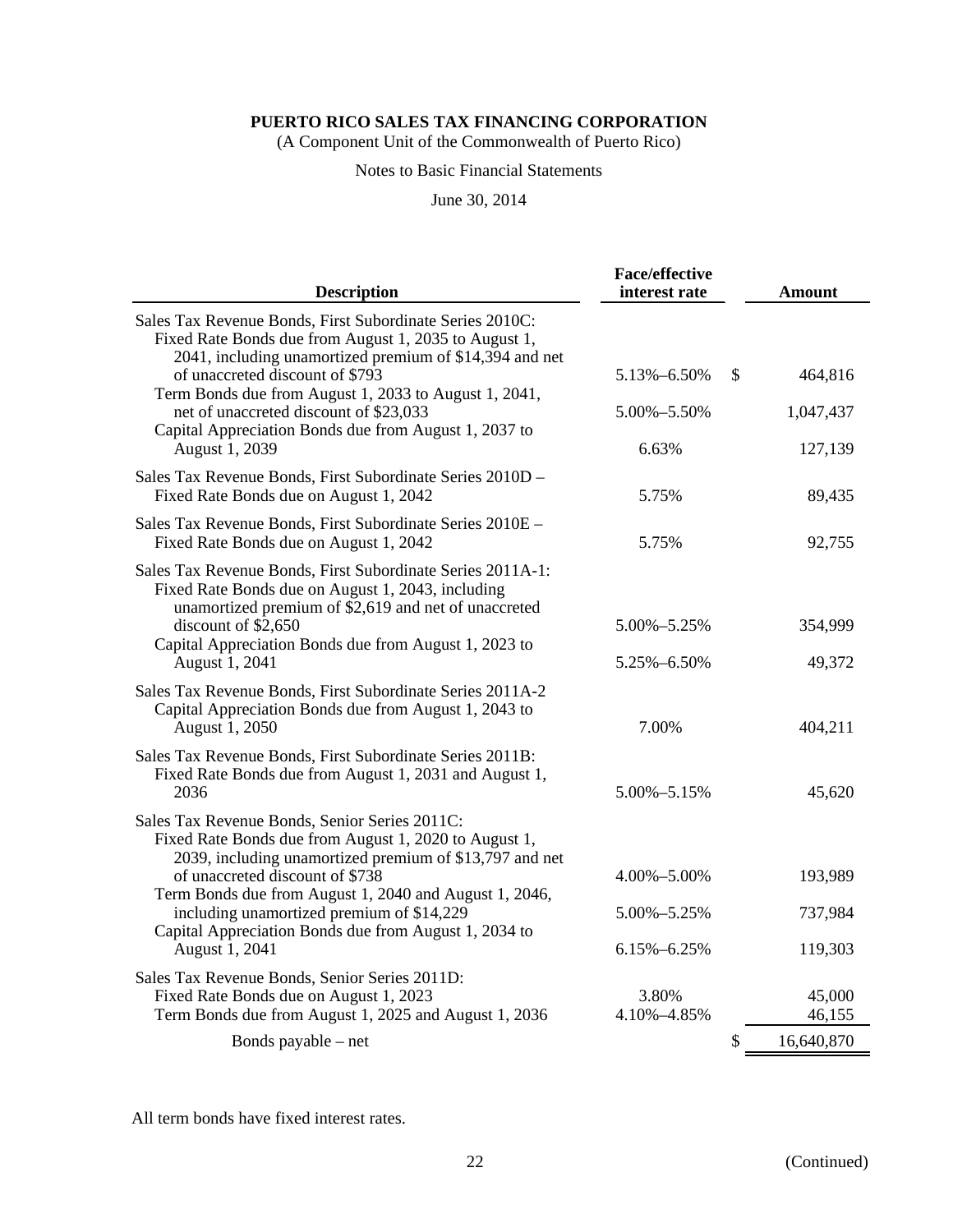(A Component Unit of the Commonwealth of Puerto Rico)

#### Notes to Basic Financial Statements

June 30, 2014

Bonds and note payable activity for the year ended June 30, 2014 is as follows (in thousands):

| <b>Description</b>                     | <b>Balance at</b><br>June 30, 2013<br>(as restated)<br>see note 2 | <b>Additions</b> | <b>Reductions</b> | <b>Balance at</b><br>June 30, 2014 |
|----------------------------------------|-------------------------------------------------------------------|------------------|-------------------|------------------------------------|
| Notes payable                          | \$<br>333,300                                                     |                  | (333,300)         |                                    |
| Bonds payable                          | 11,474,555                                                        |                  |                   | 11,474,555                         |
| Capital appreciation bonds – principal | 23,716,216                                                        |                  |                   | 23,716,216                         |
| Discount on capital appreciation bonds | (18,821,074)                                                      | 297,479          |                   | (18,523,595)                       |
| Less:                                  |                                                                   |                  |                   |                                    |
| Unamortized bond premium               |                                                                   |                  |                   |                                    |
| (discount), net                        | (25,169)                                                          |                  | (1, 137)          | (26,306)                           |
| Bonds and note payable $-$ net         | 16,677,828                                                        | 297,479          | (334,437)         | 16,640,870                         |

No principal payments of bonds and notes payable are due within one year.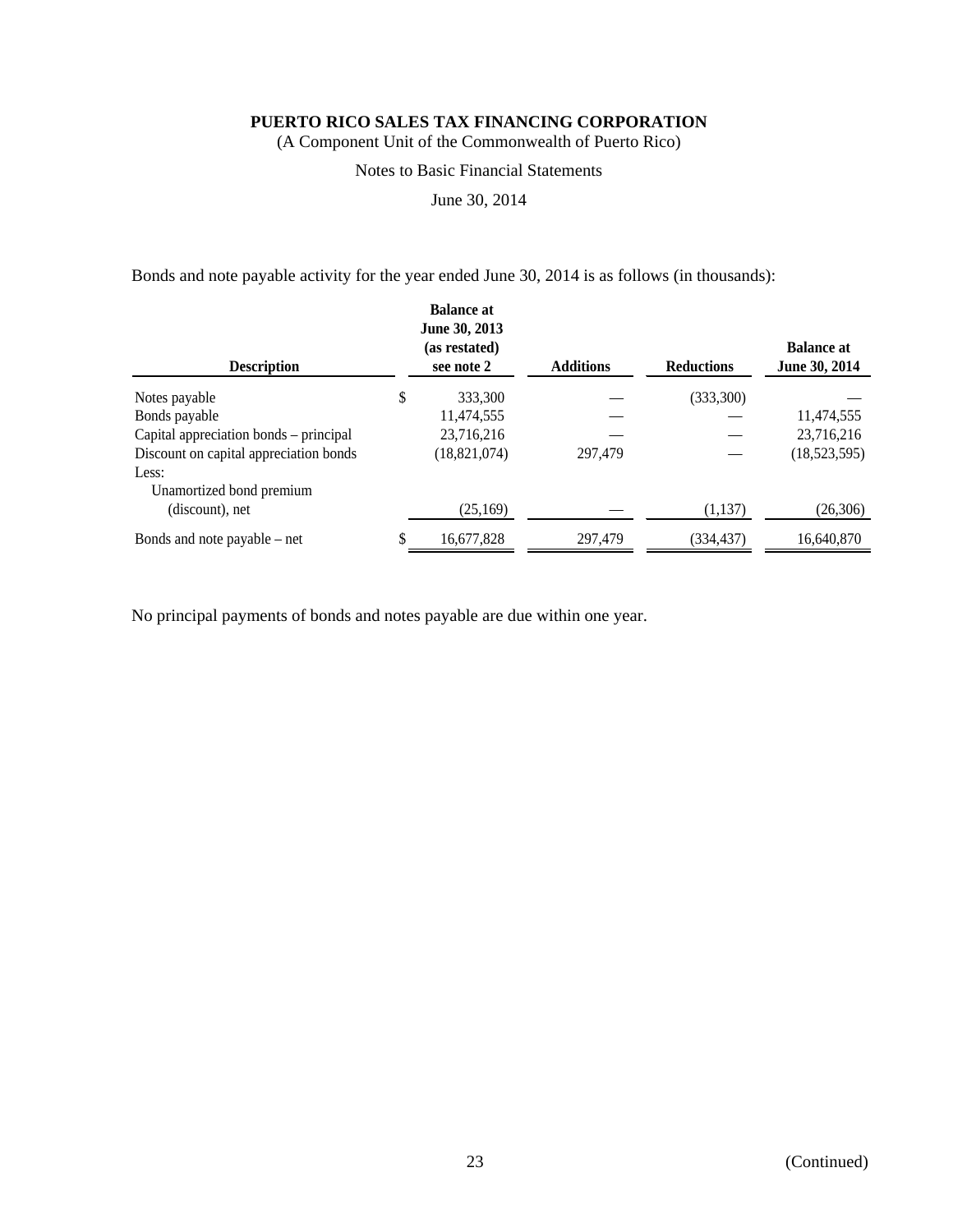(A Component Unit of the Commonwealth of Puerto Rico)

#### Notes to Basic Financial Statements

June 30, 2014

As of June 30, 2014, debt service requirements for bonds outstanding were as follows:

| <b>Year ending June 30</b> | Principal            | <b>Interest</b>     | <b>Interest</b><br>subsidy $(1)$ | <b>Total</b>   |
|----------------------------|----------------------|---------------------|----------------------------------|----------------|
| 2015                       | \$                   | 647,562,054         | (3,834,522)                      | 643,727,532    |
| 2016                       | 11,300,000           | 647,350,178         | (3,834,522)                      | 654,815,656    |
| 2017                       | 38,295,000           | 674,289,879         | (3,834,522)                      | 708,750,357    |
| 2018                       | 18,745,000           | 693,590,212         | (3,834,522)                      | 708,500,690    |
| 2019                       | 47,950,000           | 692,042,637         | (3,834,522)                      | 736,158,115    |
| 2020-2024                  | 660,200,000          | 3,523,785,649       | (19, 172, 612)                   | 4,164,813,037  |
| 2025-2029                  | 1,726,105,000        | 3,306,963,096       | (19, 172, 612)                   | 5,013,895,484  |
| 2030-2034                  | 3,287,840,000        | 2,815,884,134       | (19, 172, 612)                   | 6,084,551,522  |
| 2035-2039                  | 5,204,020,000        | 2,187,579,235       | (19, 172, 612)                   | 7,372,426,623  |
| 2040-2044                  | 7,672,600,000        | 987, 867, 795       | (12, 462, 199)                   | 8,648,005,596  |
| 2045-2049                  | 6,545,505,091        | 326,145,499         |                                  | 6,871,650,590  |
| 2050-2054                  | 5,525,061,575        | 313,364,874         |                                  | 5,838,426,449  |
| 2055-2058                  | 4,453,149,582        | 211,861,777         |                                  | 4,665,011,359  |
|                            | 35,190,771,248       | 17,028,287,019<br>S | (108, 325, 257)                  | 52,110,733,010 |
| Plus (less):               |                      |                     |                                  |                |
| Unamortized premium        | 86,261,609           |                     |                                  |                |
| Unaccreted discount        | (112, 567, 813)      |                     |                                  |                |
| Unaccreted interest        | (18,523,595,796)     |                     |                                  |                |
| Bonds payable – net        | 16,640,869,248<br>S. |                     |                                  |                |

(1) Sales Tax Revenue Bonds, First Subordinate Series 2010D and 2010E were issued as Build America Bonds. The Corporation will receive a subsidy payment from the federal government equal to 35% and 45%, respectively, of the amount of each interest payment. On June 24, 2013, the IRS sent notice that 8.7% of the subsidy payment on the Build America Bonds will be sequestered due to adjustments on the Federal Government budget.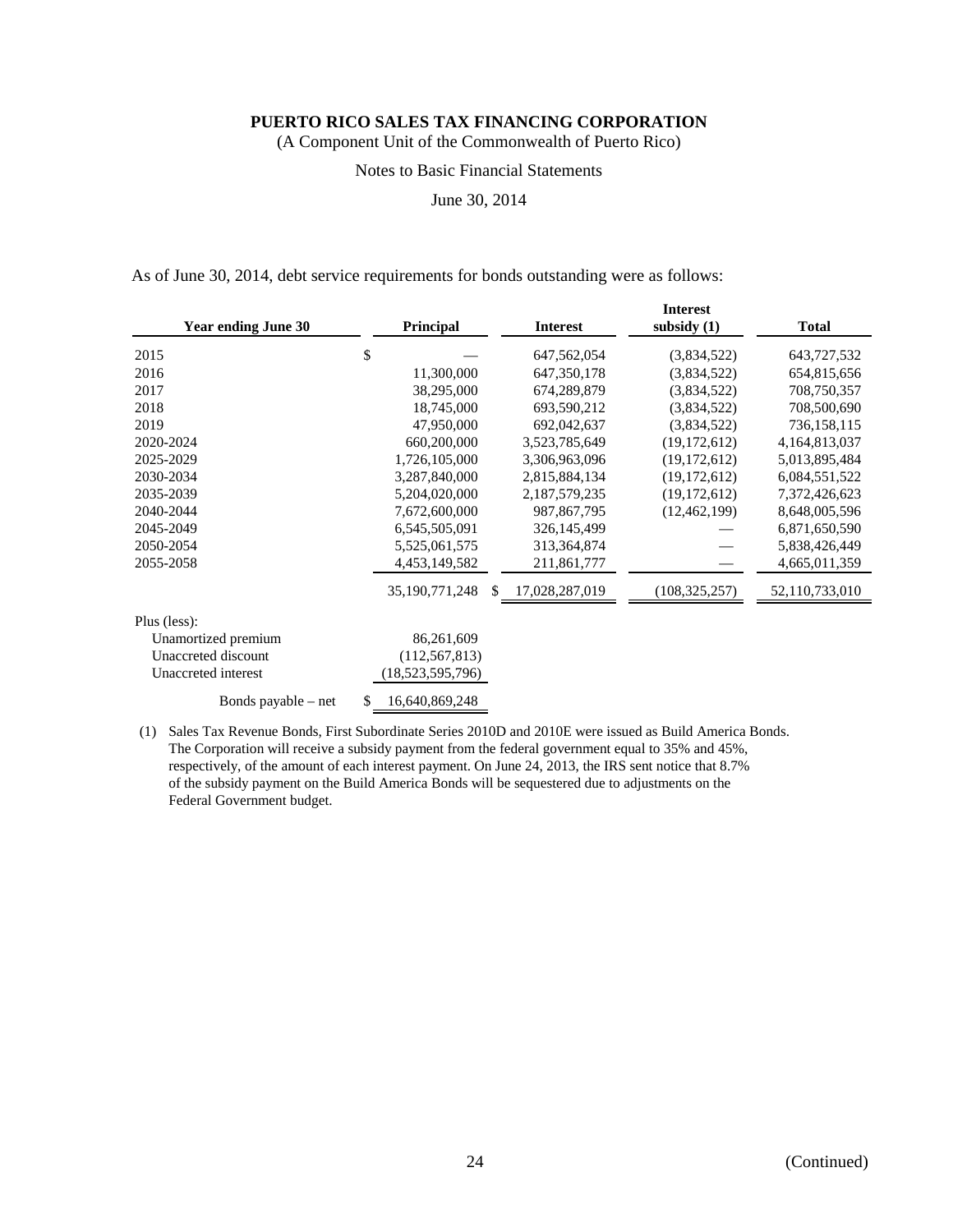(A Component Unit of the Commonwealth of Puerto Rico)

#### Notes to Basic Financial Statements

June 30, 2014

At June 30, 2014, the Corporation has \$136,000,000 of LIBOR based adjustable-rate bonds maturing on August 1, 2057. As explained below, the Corporation has entered into a \$136,000,000 interest rate swap, whereby it receives the same rate paid on the adjustable rate bonds and pays a fixed rate of 4.92% through August 1, 2057. Accordingly, the Corporation has synthetically fixed the interest rate on the adjustable rate bonds. Assuming the rate effective as of June 30, 2014 remains the same, debt service requirements for the adjustable rate bonds and net swap payments for their term, are as follows:

| <b>Year ending June 30</b> |    | <b>Adjustable-rate bonds</b> |                 | Interest rate |              |
|----------------------------|----|------------------------------|-----------------|---------------|--------------|
|                            |    | <b>Principal</b>             | <b>Interest</b> | swap, net     | <b>Total</b> |
| 2015                       | \$ |                              | 1,481,176       | 5,210,024     | 6,691,200    |
| 2016                       |    |                              | 1,470,024       | 5,221,176     | 6,691,200    |
| 2017                       |    |                              | 1,470,024       | 5,221,176     | 6,691,200    |
| 2018                       |    |                              | 1,470,024       | 5,221,176     | 6,691,200    |
| 2019                       |    |                              | 1,470,024       | 5,221,176     | 6,691,200    |
| 2020-2024                  |    |                              | 7,350,120       | 26,105,880    | 33,456,000   |
| 2025-2029                  |    |                              | 7,350,120       | 26,105,880    | 33,456,000   |
| 2030-2034                  |    |                              | 7,350,120       | 26,105,880    | 33,456,000   |
| 2035-2039                  |    |                              | 7,350,120       | 26, 105, 880  | 33,456,000   |
| 2040-2044                  |    |                              | 7,350,120       | 26,105,880    | 33,456,000   |
| 2045-2049                  |    |                              | 7.350.120       | 26,105,880    | 33,456,000   |
| 2050-2054                  |    |                              | 7,350,120       | 26,105,880    | 33,456,000   |
| 2055-2058                  |    | 136,000,000                  | 6,615,108       | 23,495,292    | 166,110,400  |
| Total                      | \$ | 136,000,000                  | 65,427,220      | 232, 331, 180 | 433,758,400  |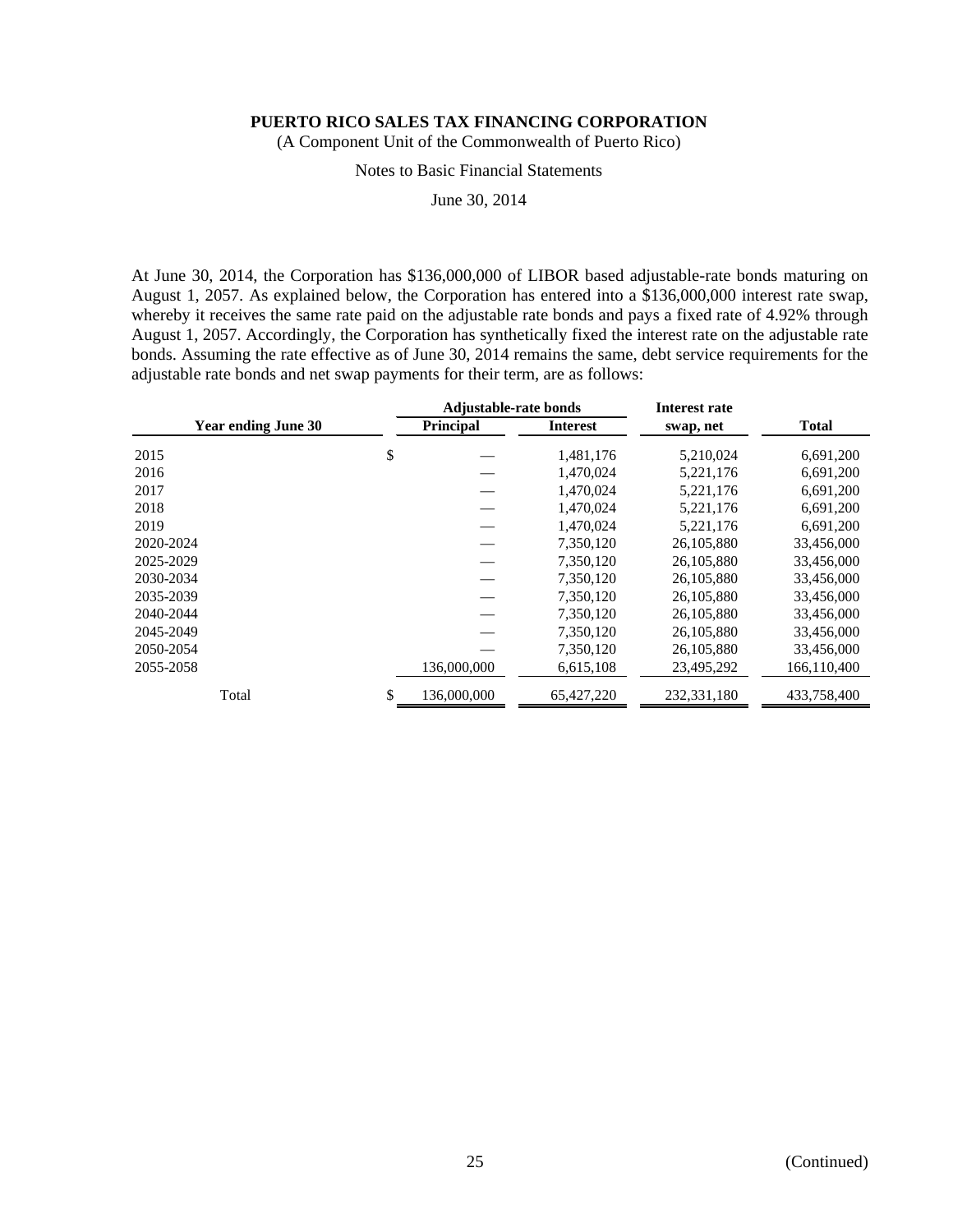(A Component Unit of the Commonwealth of Puerto Rico)

Notes to Basic Financial Statements

June 30, 2014

The amount deposited each year in the Dedicated Sales Tax Fund is pledged for the payment of the Corporation's bonds payable. The minimum amount to be deposited is the Sales and Use Tax Base Amount, which for the fiscal year ended June 30, 2014, was \$643,731,051. The Sales and Use Tax Base Amount increases each fiscal year at a statutory rate of 4% up to \$1,850,000,000. At June 30, 2014, the Sales and Use Tax Base Amount, by year, is as follows:

| <b>Year ending June 30</b> | Amount            |
|----------------------------|-------------------|
| 2015                       | \$<br>669,480,293 |
| 2016                       | 696,259,504       |
| 2017                       | 724,109,885       |
| 2018                       | 753,074,280       |
| 2019                       | 783, 197, 251     |
| 2020-2024                  | 4,411,730,898     |
| 2025-2029                  | 5,367,545,202     |
| 2030-2034                  | 6,530,439,448     |
| 2035-2039                  | 7,945,278,109     |
| 2040-2044                  | 9,184,724,887     |
| 2045-2049                  | 9,250,000,000     |
| 2050-2054                  | 9,250,000,000     |
| 2055-2058                  | 7,400,000,000     |
|                            | 62,965,839,757    |

On September 30, 2013, Standard & Poor's Ratings Services (S&P) lowered its outlook on the Commonwealth's COFINA Sales Tax Revenue Bonds, Senior Series, and COFINA Sales Tax Revenue Bonds, First Subordinate Series, from stable to negative. S&P, however, maintained the current ratings of AA- and A+, respectively, for the bonds. On October 3, 2013 Moody's lowered its rating on the Commonwealth's COFINA Sales Tax Revenue Bonds, Senior Series from "Aa3" to "A2", and affirmed its rating on the Commonwealth's COFINA Sales Tax Revenue Bonds, First Subordinate Series at "A3".

On February 4, 2014, S&P maintained its "AA-" and "A+" ratings on the senior and subordinate bonds of Puerto Rico Sales Tax Financing Authority (COFINA). S&P kept all of these ratings on "CreditWatch" with negative implications, and noted that further downgrades were possible.

On February 10, 2014, Fitch maintained its "AA-" and "A+" ratings on COFINA's senior and subordinate bonds. Fitch removed the downgraded bonds from Rating Watch negative but maintained its Rating Outlook negative on these bonds.

On November 23, 2011, the Corporation issued \$397.7 million Series 2011A-1 bonds. Part of the proceeds from the Series 2011A-1 bonds was used to advance refund part of the outstanding Series 2009 A bonds aggregating \$52,780,000 and bearing interest ranging from 4.00% to 6.125%. The Corporation used approximately \$65,867,000 from the net proceeds of the issued Series 2011A-1 bonds and other funds to purchase U.S. government securities, which were deposited in an irrevocable trust fund with an escrow agent to provide for all future debt services payments of the refunded Series 2009A bonds. On November 23, 2011, the Corporation also issued its Series 2011 B bonds amounting to approximately \$45.6 million to advance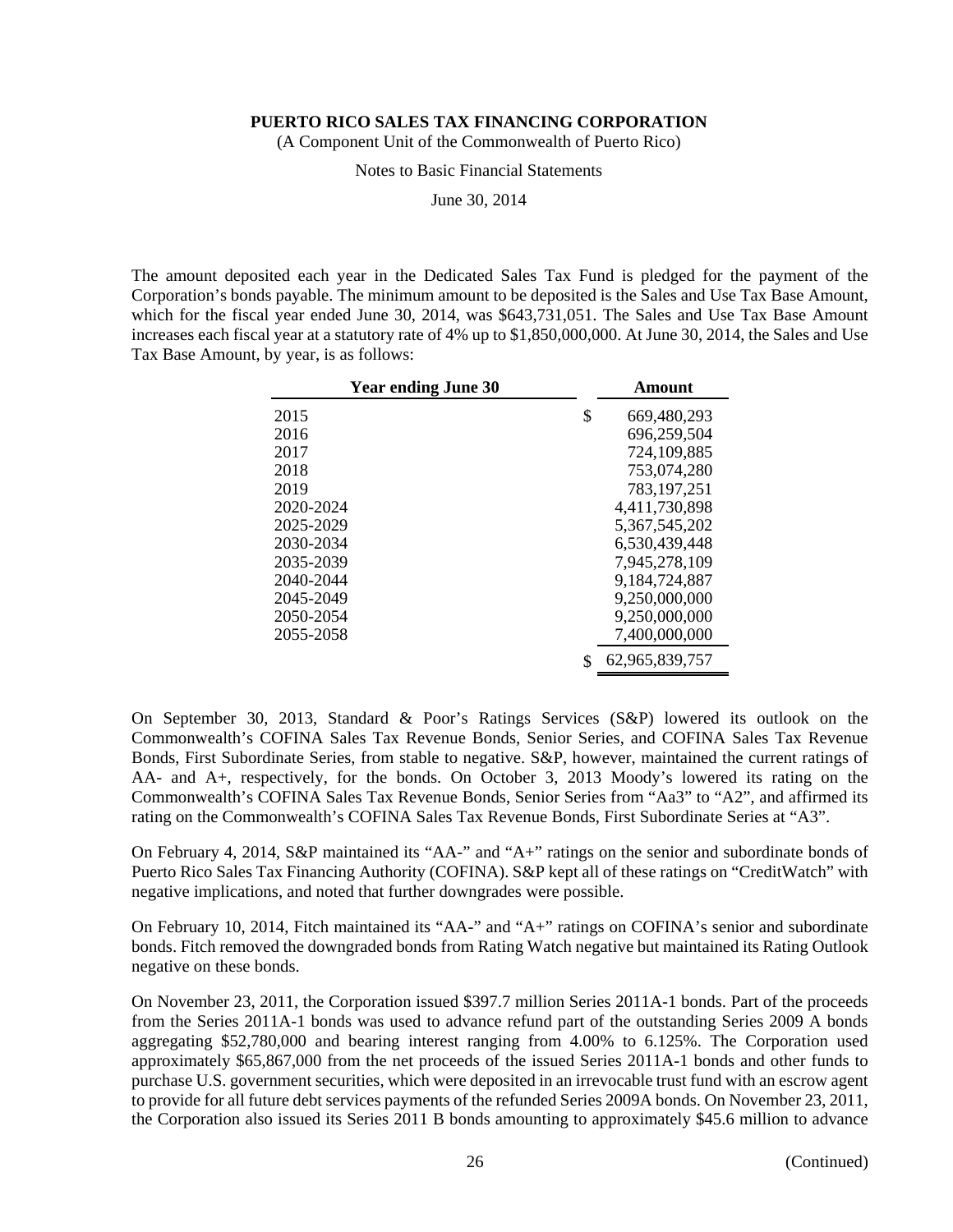(A Component Unit of the Commonwealth of Puerto Rico)

Notes to Basic Financial Statements

June 30, 2014

refund part of the outstanding Series 2009 B bonds aggregating \$38,490,000 and bearing interest at 6.05%. The Corporation used the net proceeds of the issued Series 2011B bonds and other funds to purchase U.S. government securities, which were deposited in an irrevocable trust fund with an escrow agent to provide for all future debt services payments of the refunded Series 2009 B bonds. Accordingly, the Series 2009A and the Series 2009B refunded bonds are considered to be defeased and the liabilities have therefore been removed from the statement of net position. As a result of these advance refundings, the Corporation expects to increase its total debt service requirements by approximately \$34.3 million over the next 25 years and will incur an economic loss (the difference between the present values of the debt service payments of the refunded bonds and the refunding bonds) of approximately \$4.7 million. The outstanding balance of the advance refunded bonds was \$91,270,000 at June 30, 2014.

#### **(8) Derivative Instruments**

By using derivative financial instruments to hedge the exposure to changes in interest rates, the Corporation exposes itself to interest rate risk, credit risk, and termination risk.

Interest rate risk is the adverse effect on the value of a financial instrument that results from a change in interest rates. The Corporation is exposed to interest rate risk on its pay-fixed, receive-variable swap; as LIBOR decreases, the Corporation's net payment on the swap increases. At the same time, interest payments on the hedged adjustable rate bonds decrease. The interest rate risk associated with interest rate swap contracts is managed by establishing and monitoring parameters that limit the types and degree of interest rate risk that may be undertaken.

Credit risk is the failure of the counterparty (or its guarantor) to perform under the terms of the derivative contract. When the fair value of a derivative contract is positive, the counterparty owes the Corporation, which creates credit risk for the Corporation. When the fair value of a derivative contract is negative, the Corporation owes the counterparty and, therefore, does not possess credit risk. The Corporation minimizes the credit risk in derivative instruments by entering into transactions with counterparties whose credit rating is acceptable under the investment policies of the Corporation. At June 30, 2014, there is no credit risk since the fair value of derivative instrument is negative.

Termination risk is the possibility that a hedging derivative instrument's unscheduled end will affect the Corporation's liability strategy or will present the Corporation with potentially significant unscheduled termination payments to the counterparty. The Corporation or its counterparties may terminate a derivative instrument if the other party fails to perform under the terms of the contract. The Corporation is at risk that the counterparty will terminate a swap at a time when the Corporation owes it a termination payment. The Corporation has mitigated this risk by specifying that the counterparty has the right to terminate only as a result of certain events, including: a payment default by the Corporation; insolvency of the Corporation (or similar events); or a downgrade of the Corporation's credit rating below BBB+ or Baa1. If at the time of termination, an investment derivative instrument is in a liability position, the Corporation would be liable to the counterparty for a payment equal to the liability, subject to netting arrangements.

The Corporation has entered into an interest rate exchange agreement (swap) with a counterparty in connection with the issuance of LIBOR-Based Adjustable Rate Bonds within the Sales Tax Revenue Bonds Series 2007A (the Adjustable Rate Bonds). The Adjustable Rate Bonds expose the Corporation to variability in interest payments due to changes in interest rates. Management believes that it is prudent to limit the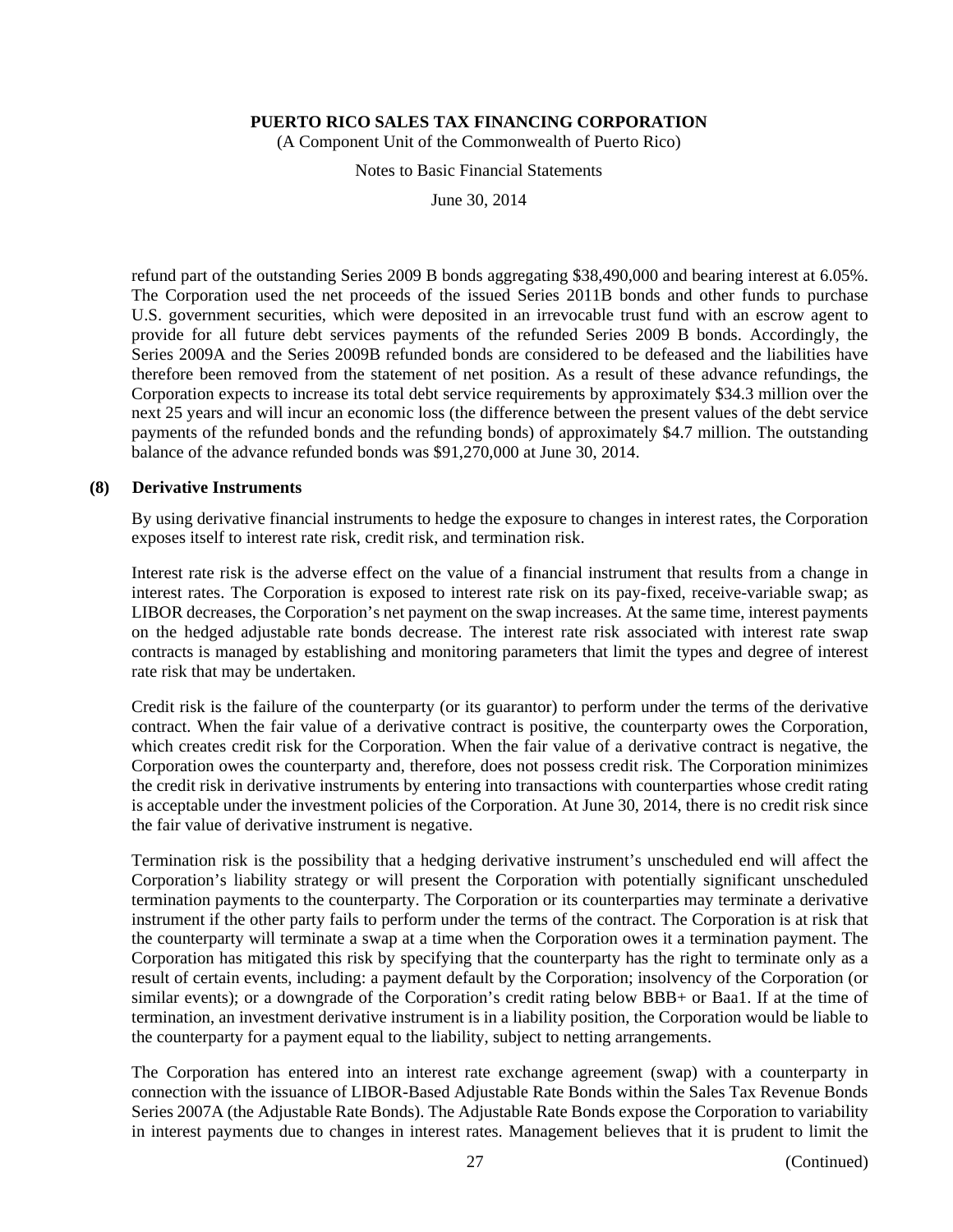(A Component Unit of the Commonwealth of Puerto Rico)

Notes to Basic Financial Statements

June 30, 2014

variability of interest payments on the Adjustable Rate Bonds. To meet this objective, management entered into an interest rate swap agreement to manage fluctuations in cash flows resulting from interest rate risk. This swap effectively changes the variable rate cash flow exposure on the Adjustable Rate Bonds to fixed cash flows. Under the terms of the interest rate swap, the Corporation receives variable interest rate payments equal to the interest payment on the Adjustable Rate Bonds, and makes fixed interest rate payments, thereby creating the equivalent of a fixed rate debt. At June 30, 2014, the credit rating of the counterparty to this swap agreement was A-1 by Standard & Poor's.

The fair value and notional amount of the derivative instrument outstanding at June 30, 2014, classified by type, was as follows:

| Floating                       |                |                   |                   |                    |                 |                 |        |             |        |                |
|--------------------------------|----------------|-------------------|-------------------|--------------------|-----------------|-----------------|--------|-------------|--------|----------------|
|                                |                |                   | Change in         | rate               | <b>Maturity</b> | <b>Receives</b> |        | Pays        |        | Cash           |
| <b>Notional amount</b>         |                | <b>Fair value</b> | <b>Fair value</b> | indicator          | date            | <b>Type</b>     | Rate   | <b>Type</b> | Rate   | outflows       |
|                                | (In thousands) |                   |                   |                    |                 |                 |        |             |        | (In thousands) |
| Hedging derivative instrument: |                |                   |                   |                    |                 |                 |        |             |        |                |
| \$136,000                      |                | 56.530            | 3,354             | 67% of 3m          | 8/1/2057        | Variable        | 1.089% | Fixed       | 4.920% | 5,194          |
|                                |                |                   |                   | LIBOR plus<br>0.93 |                 |                 |        |             |        |                |

The fair value of the interest rate swap was estimated using the zero-coupon method. This method calculates the future net settlement payments required by the swap, assuming that the current forward rate implied by the yield curve correctly anticipates future spot interest rates. These payments are then discounted using the spot rates implied by the current yield curve for hypothetical zero-coupon bonds due on the date of each future net settlement on the swaps.

#### **(9) Contingency**

In connection with the termination of an interest rate exchange agreement (swap) with a notional amount of \$218 million by the Corporation relating to its Sales Tax Revenue Bonds, Series 2007A, the Corporation made a termination payment to the counterparty in November 2008. The counterparty subsequently asserted that it is entitled to a termination payment in excess of that paid by the Corporation in November 2008, plus interest at a default rate, amounting to approximately \$64.0 million as of fiscal year end 2011. The counterparty alleged that the date of the termination notice used by the Corporation for purposes of calculating the termination payment was not in accordance with the agreement. In addition, the counterparty alleged that the termination payment should have been based on the value of replacement swaps entered into by the Corporation, which actually have different credit terms than those contained in the terminated swap.

During the year ended June 30, 2011, the Corporation accrued \$3.4 million in connection with this matter. This amount is presented as accounts payables and accrued liabilities in the accompanying statement of net position (deficit).